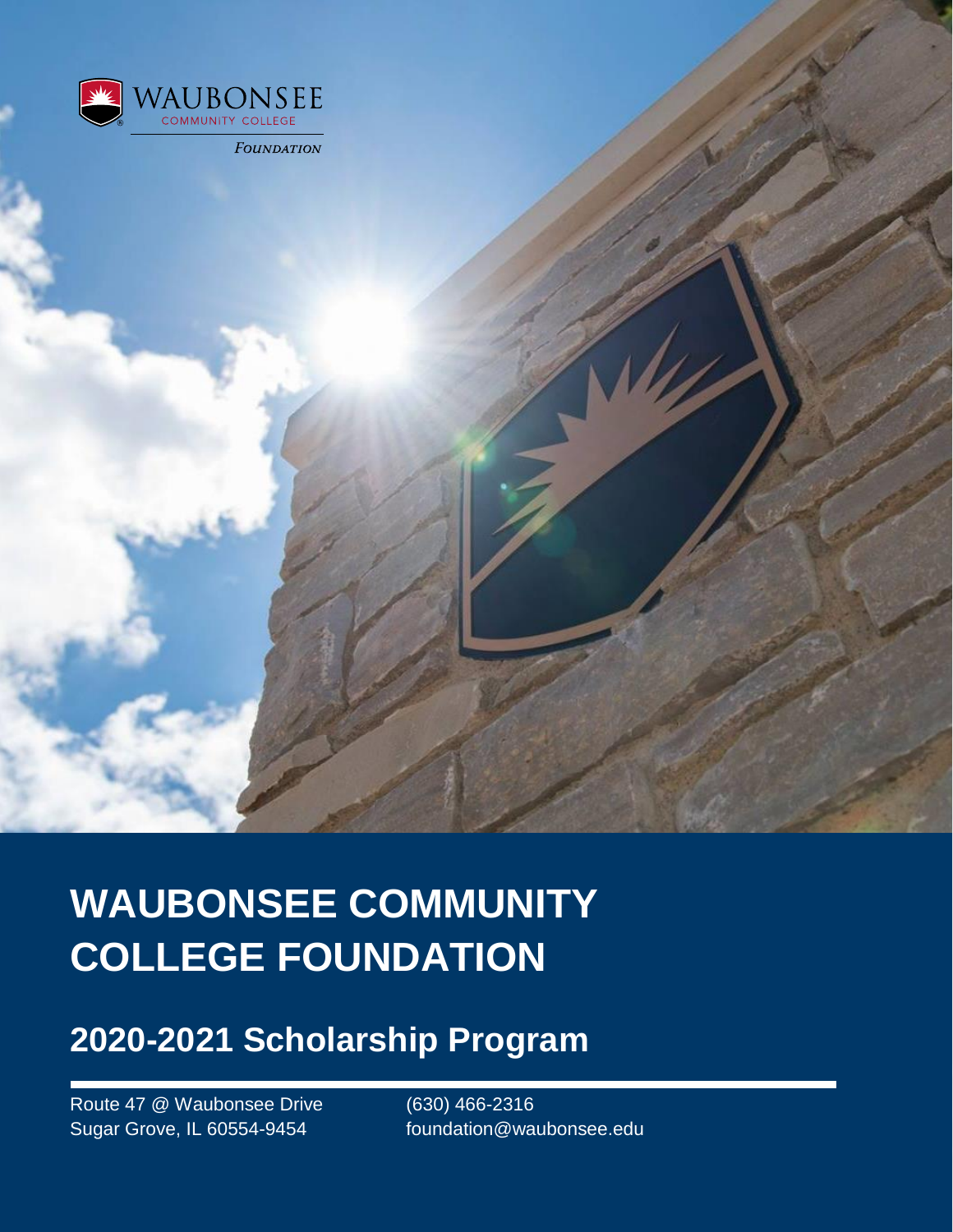# **About Us**

Chartered in 1978, the Waubonsee Community College Foundation was formed to advance the educational and charitable purposes of Waubonsee Community College. The primary mission of the Foundation is to raise money for student scholarships. Foundation scholarships and awards are made available to Waubonsee students by generous donors who support the Foundation.

# **Scholarship Program Information**

- This brochure describes each scholarship's eligibility requirements and award information.
- Scholarships awarded for the 2020-2021 program will begin with the fall 2020 semester and continue through the summer 2021 semester.
- All awards are good for one year only, are subject to funding availability, and are for use only at Waubonsee Community College.
- Unless otherwise noted, all scholarships provide a credit for tuition, fees, or books with awards applied first to tuition and fees. Remaining funds may then be used for books; students are to request a book voucher from the Financial Aid Office.
- Scholarship awards apply to credit courses only.
- All applications and required documents MUST be submitted online. We cannot accept printed copies.
- Applicants selected to receive a scholarship will be notified by email in early April 2020. Recipients are required to attend one of two workshops scheduled for April 22, 2020 at the Sugar Grove campus and will be invited to a recognition event with scholarship donors in fall of 2020 at the Sugar Grove campus.

## **Before You Start**

All applicants will need to provide their Waubonsee issued ID (X number). If you do not have an X number, go to waubonsee.edu/nsif to apply for one. Please allow forty-eight hours to receive your X number. Once you have received your X number, you may begin your application.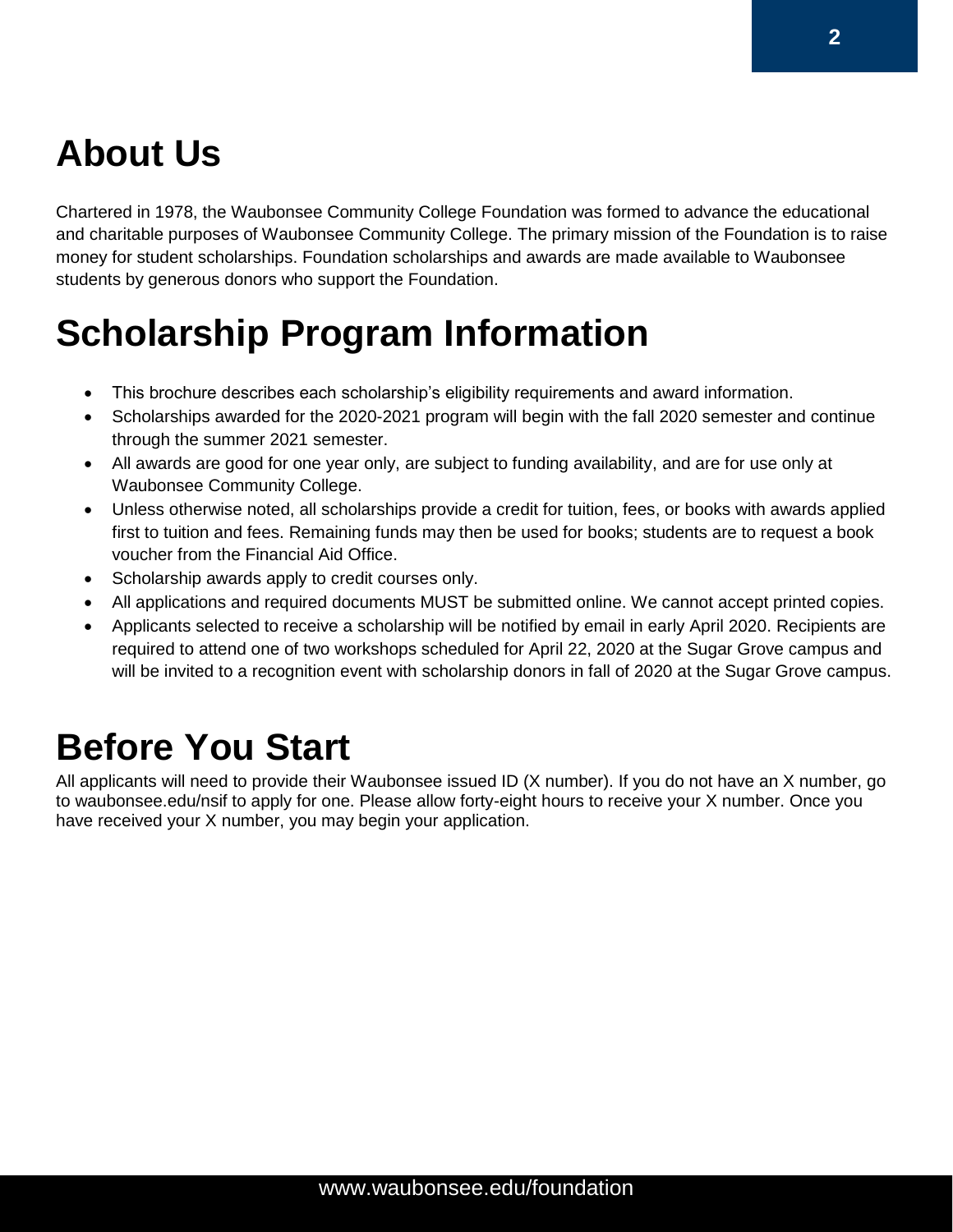# **Applying**

Go to www.waubonsee.edu/foundation, and click on the "Foundation Scholarship Application" link.

#### **New Students**

Click on the "Submit a Foundation Scholarship Application" link in the "New Students" section to register your AwardSpring account and start your application.

#### **Current or Returning Waubonsee Students**

Click on the "Submit a Foundation Scholarship Application" link in the "Current or Returning Waubonsee Students" section to log in via *mywcc* using your X-number and password.

Once you've logged in to your scholarship application account, you will see eight tabs along the left side of your application: General Information, Academic Information, Qualification Questions, Financial Information, Essays, Documents, Letter of Recommendation, and Certification. **You must complete all required fields on each tab**.

#### **1. General Information**

This section includes basic demographic information.

#### **2. Academic Information**

This section covers information such as GPA, major and whether you are a new or returning student.

New students include those registering for classes as a Waubonsee student for the first time with the fall 2020 semester.

Returning students are individuals who have completed course work (excluding dual credit and noncredit courses) at Waubonsee at any time in the past or who are enrolled at Waubonsee for the first time for spring 2020 semester.

#### **3. Qualification Questions**

Your answers to these questions will allow the application software to match you to all scholarships for which you meet the required criteria and automatically apply you to these. It is important that you answer ALL questions accurately.

#### **4. Financial Information**

This section includes basic financial information for your household.

#### **5. Essay**

The essay section is broken down into six individual questions. When combined, these six pieces make up the components of a whole, complete scholarship essay. It is important that you answer each question completely and adhere to the maximum word count indicated. This section is one of the most important components of your application, as this is how the selection committee members will get to know you and determine if you are the right person to receive a scholarship. *See "Responding to Essay Questions" below*.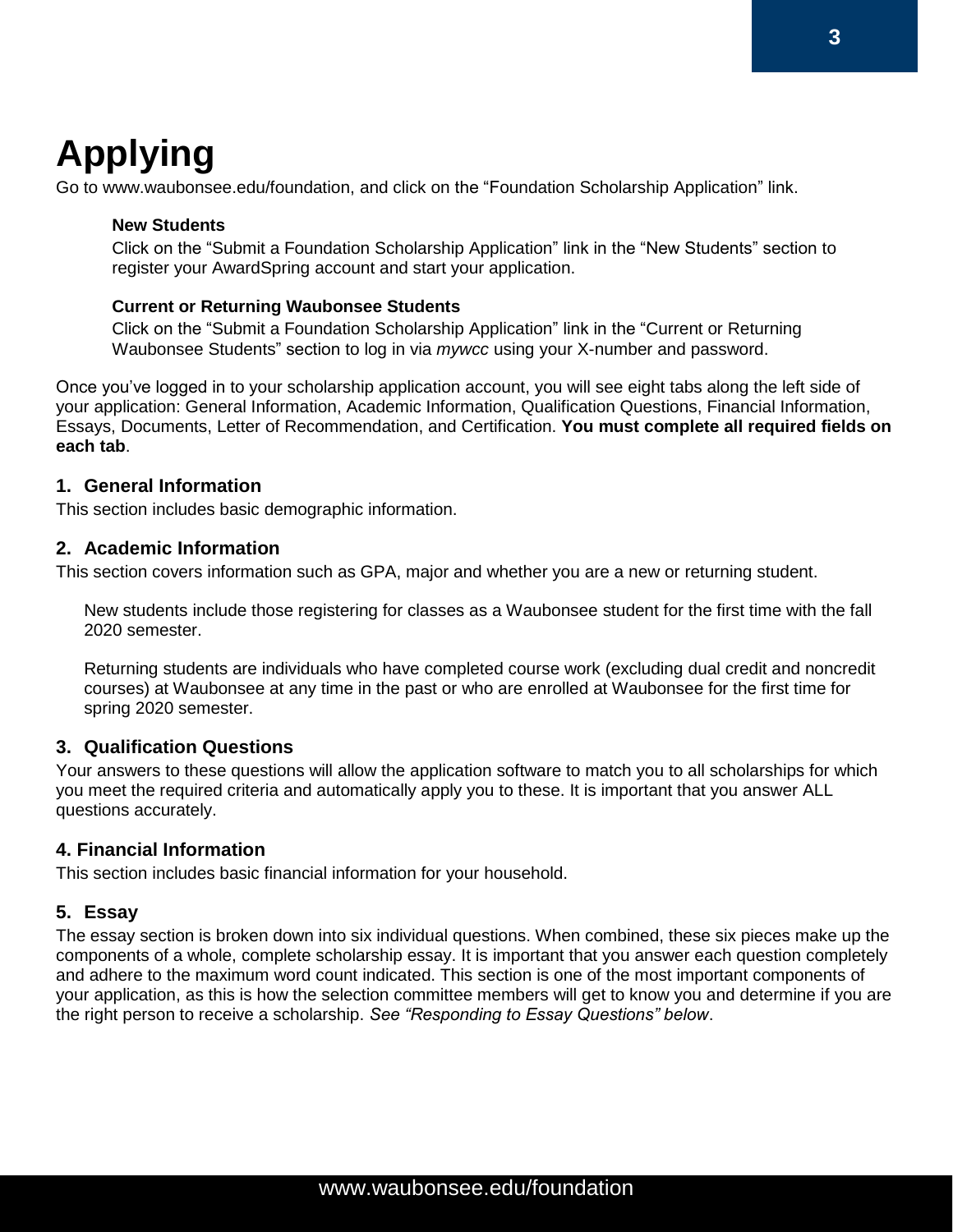### **6. Documents**

All applicants are required to upload a complete copy (all courses, grades, and cumulative GPA) of your UNOFFICIAL transcript from your most recent educational institution attended, whether that is high school, Waubonsee or another college or university. Transcripts submitted to Admissions are NOT available for the purposes of this scholarship application. **The preferred format is PDF.**

Uploading your unofficial transcript is just like attaching a file to an email. If your unofficial transcript is unreadable or cannot be opened, your scholarship application will be considered INVALID, so it is highly recommended that you upload the file in PDF format.

If additional documents are required for a particular scholarship, this is where you upload those as well.

### **7. Letters of Recommendation**

One letter of recommendation is required from every applicant. Your application is not eligible to be considered for scholarships until a recommendation has been provided, even if you have completed all of the other scholarship requirements. Recommendations should be from a teacher, counselor, coach, supervisor at work, clergy person, etc. **A recommendation from a friend or family member will NOT be accepted and will cause your application to be disqualified.**

When you submit the request through your online scholarship application, the recommender will receive an email with instructions on how to upload their recommendation online. We highly encourage you to notify the person you are requesting a recommendation from in advance to expect an email from the Waubonsee Community College Foundation.

A recommendation must be received and your application must be submitted before the application deadline of Feb. 3, 2020.

#### **8. Certification**

This section details the terms and conditions of the Waubonsee Community College Foundation Scholarship Program.

## **Submitting Your Application**

If you have any incomplete items on your application, the "SUBMIT" button will remain disabled until these have been completed. Once you have completed ALL of the application requirements, the option to SUBMIT your application will become available. If you are not ready to submit your application, you may logout and finish it another time. You may edit your application up until the application deadline. Make sure all information is accurate, as scholarships are awarded based upon the information provided.

When your application is complete and you click the "SUBMIT" button, you will be matched to all scholarships for which you meet the required criteria. Incomplete applications (including those with missing or invalid documents) are not able to be submitted for consideration for scholarships.

### **YOUR APPLICATION MUST BE COMPLETE AND SUBMITTED BY 11:59PM ON MONDAY, FEB. 3, 2020 TO BE CONSIDERED FOR SCHOLARSHIP AWARDS.**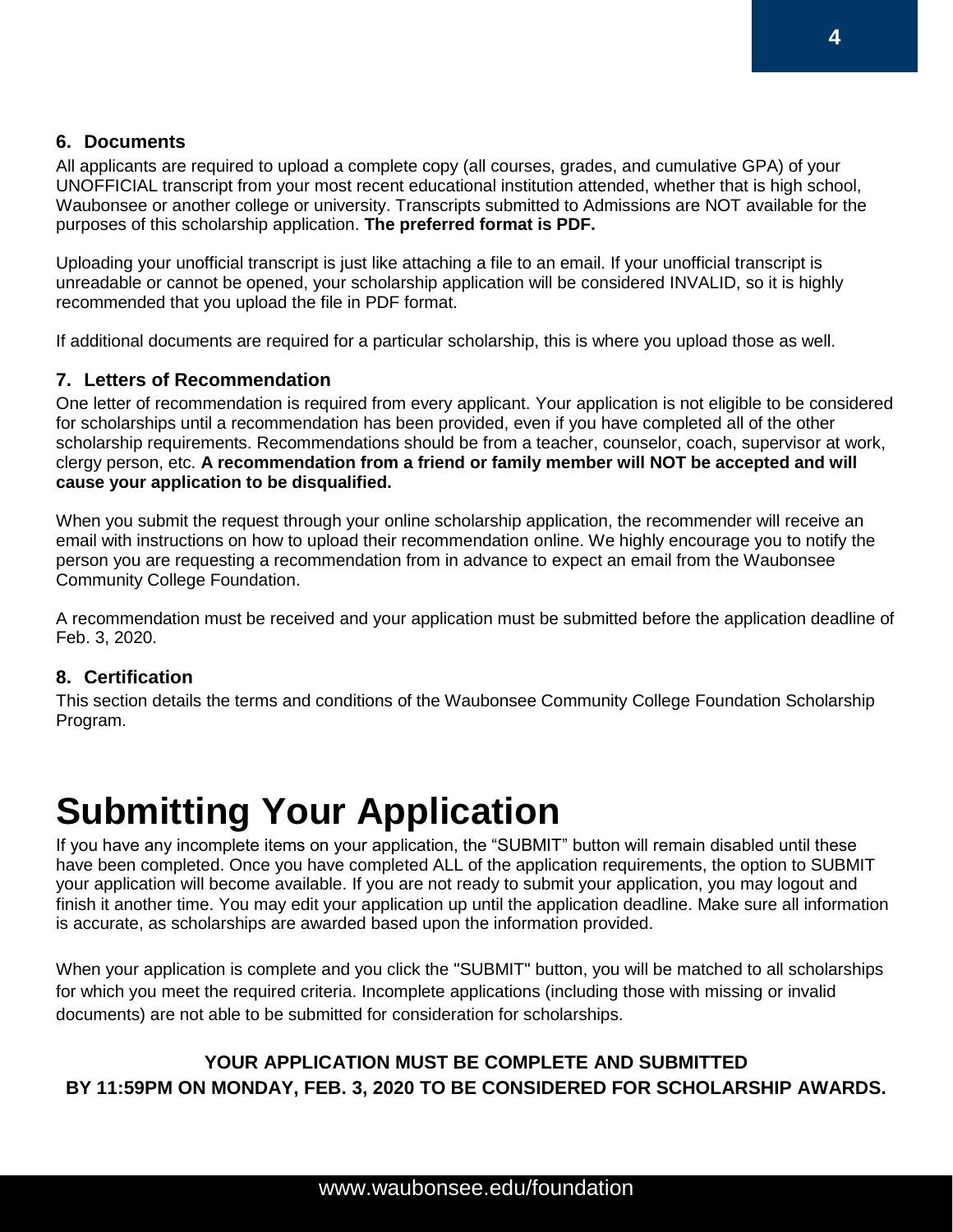# **Responding to Essay Questions**

#### **Tell a story**

Our scholarship committee reads hundreds of applications, so you should try to make your essay memorable. Rather than just listing your awards, activities, etc., explain why they are important to you and what you learned/gained from the experience. Don't just focus on what you did, tell the committee why it mattered.

#### **Proofread, proofread, proofread…use spell check, proofread it yourself, ask someone else to proofread it too**

The harder that your essay is to read, the less likely it is that the scholarship committee will connect with your story. Making sure that words are spelled correctly, you have correct punctuation, and so on will make it as easy as possible for them to remember you when it comes time to award a scholarship.

#### **Make the most of your word count**

If you have a 250 word limit and you've only used 50 words, you're probably not telling the whole story. The essay section is where the scholarship committee really gets a chance to know you as person, so make the most of it.

#### **Have you really answered the question?**

Essay responses should be personal and specific. Avoid speaking in generalities: "everyone faces obstacles". If you're asked to write about an obstacle that you've faced, make sure that your response focuses on your own personal experience and no one else's.

#### **Your choice of words has a huge impact**

Try to achieve a balance between bragging and modesty. Promote yourself to the scholarship committee as a candidate that will be a worthy investment of scholarship funds. Avoid using phrases like "I deserve" or "I'm entitled to". Make sure to express your gratitude for the opportunity – a simple "thank you" goes a long way!

Need help? Waubonsee's Tutoring Centers are open to any enrolled student, no matter if you study at one of our four campus locations or online. Contact (630) 466-2408 or TutoringCenters@waubonsee.edu.

## **How to Save/Print to PDF**

The preferred format for documents uploaded to your online scholarship application is PDF. To create a PDF version of an electronic document or webpage:

1. Once you have the document/webpage open on your computer, choose "Print" from your browser's menu.

2. When the print dialog box opens, click on the drop down where you select which printer you are sending your document to. You should see an option that says either "Adobe PDF" or "Save as PDF".

3. If you choose one of these options, you will be able to save the document or webpage to your computer in PDF format, which you can then upload to your scholarship application.

If this option does not work for you, you may also physically print the document or webpage and then scan it so that you can save it to your computer as a PDF.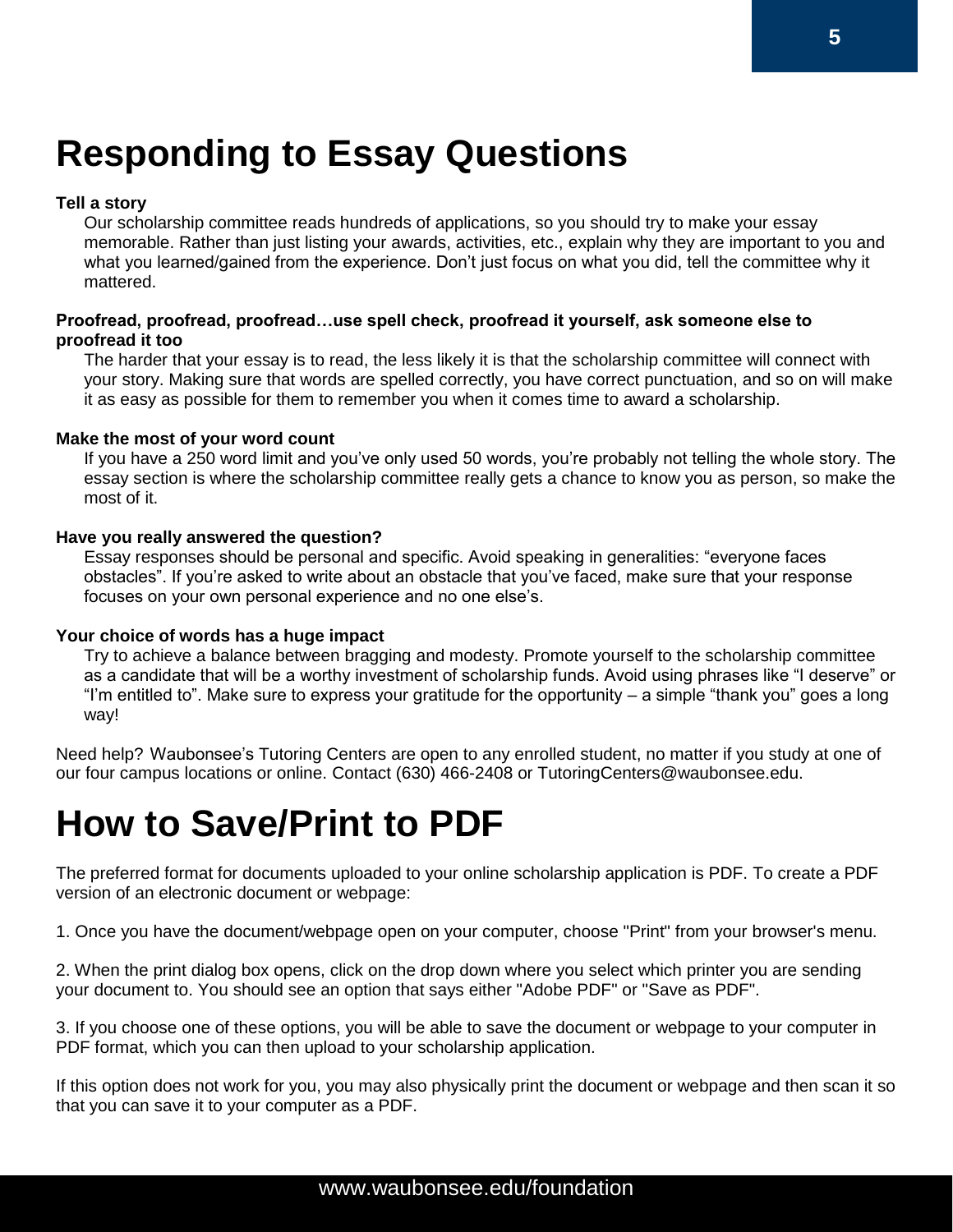| <b>Scholarship</b>                                                       | <b>Eligibility</b>                                                                                                                                                                    | <b>Award Information</b>                                         |
|--------------------------------------------------------------------------|---------------------------------------------------------------------------------------------------------------------------------------------------------------------------------------|------------------------------------------------------------------|
| <b>Accurate Color &amp; Compounding,</b><br>Inc. Endowed Scholarship     | Returning student with a minimum 2.5 GPA<br>majoring in a manufacturing related field of<br>study                                                                                     | \$1,000 credit for tuition, fees,<br>or books                    |
| <b>John Acksel Memorial Endowed</b><br><b>Scholarship</b>                | Returning male student; Waubonsee district<br>resident; full-time; recent graduate of<br>Hinckley-Big Rock High School (under age<br>21); minimum 3.0 GPA                             | \$1,000 credit for tuition                                       |
| <b>Akerlow Memorial Scholarship</b>                                      | New or returning full-time student; English,<br>business or technology major; minimum 3.0<br><b>GPA</b>                                                                               | \$500 credit for tuition, fees, or<br>books                      |
| <b>Altrusa Scholarship</b>                                               | New or returning nontraditional (over age 25)<br>female returning to school to improve her<br>employment skills                                                                       | \$1,000 credit for tuition, fees,<br>or books                    |
| Aurora Elks Lodge 705 Endowed<br><b>Scholarship</b>                      | New or returning district resident; minimum<br>2.0 GPA; preference to GED graduate-must<br>submit final GED score                                                                     | Two awards of \$1,000 credit<br>for tuition, fees, or books      |
| <b>Aurora Noon Lions Club</b><br><b>Scholarship</b>                      | New or returning district resident pursuing a<br>career to assist the sight or hearing disabled;<br>minimum 2.5 GPA; community service                                                | \$500 credit for tuition, fees, or<br>books                      |
| <b>Aurora Residents Endowed</b><br>Scholarship                           | New or returning Aurora resident with<br>financial need                                                                                                                               | Six awards of \$1,000 credit<br>for tuition, fees, or books      |
| <b>Aurora Strong First Responders</b><br><b>Scholarship</b>              | New or returning student enrolled in fire<br>science, EMT/paramedic, or criminal justice<br>with the intent to become a police officer                                                | \$1,000 credit for tuition, fees,<br>or books                    |
| <b>Andrea Lynn Baker Memorial</b><br><b>Criminal Justice Scholarship</b> | Returning student majoring in criminal justice;<br>minimum 2.5 GPA                                                                                                                    | \$1,000 credit for tuition, fees,<br>or books                    |
| Andrea Lynn Baker Memorial<br><b>Humanities Scholarship</b>              | Returning student majoring in<br>communications or the humanities area;<br>minimum 2.5 GPA                                                                                            | \$1,000 credit for tuition, fees,<br>or books                    |
| Roy & Hilda Baker Scholarship                                            | New or returning student who is registered<br>with the Waubonsee Access Center for<br>Disability Resources and who has<br>demonstrated academic and personal<br>motivation to succeed | \$500 refundable credit<br>award*                                |
| <b>Ball Horticultural Company</b><br><b>Endowed Scholarship</b>          | New or returning student; minimum 2.5 GPA;<br>preference for student with interest in<br>horticulture as a career or hobby or a student<br>majoring in the manufacturing field        | \$1,000 credit for tuition, fees,<br>or books                    |
| <b>Banking Industry Scholarship</b>                                      | New or returning full-time student; district<br>resident for 2 years; high school graduate;<br>minimum 2.5 GPA; financial need                                                        | Three awards of \$1,000<br>credit for tuition, fees, or<br>books |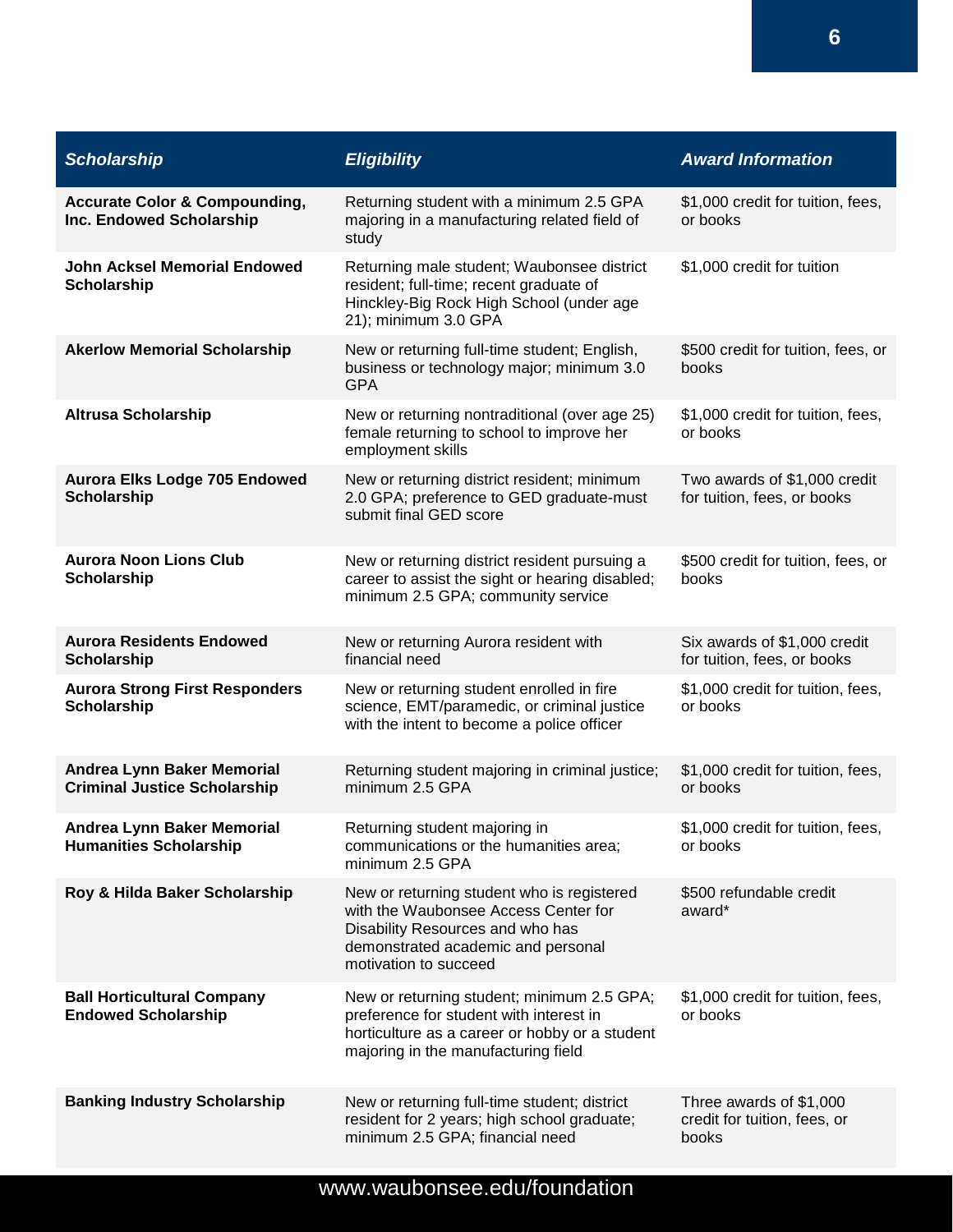| <b>Scholarship</b>                                                                                  | <b>Eligibility</b>                                                                                                                                                                                                                                                                                            | <b>Award Information</b>                                    |
|-----------------------------------------------------------------------------------------------------|---------------------------------------------------------------------------------------------------------------------------------------------------------------------------------------------------------------------------------------------------------------------------------------------------------------|-------------------------------------------------------------|
| Beth Ann Barto, RN Memorial<br><b>Scholarship</b>                                                   | New or returning nursing major with financial<br>need who demonstrates academic aptitude.<br>Preference will be given to students facing a<br>health challenge or disability                                                                                                                                  | \$1,000 credit for tuition, fees<br>or books                |
| <b>Janet Bodie Memorial Scholarship</b>                                                             | New or returning district resident                                                                                                                                                                                                                                                                            | \$1,650 credit for tuition, fees,<br>or books               |
| <b>Boudreau Leadership Scholarship</b>                                                              | Returning Waubonsee student enrolled full-<br>time with the intention to transfer to a 4-year<br>institution; minimum 2.5 GPA; participation in<br>student government/student clubs/outside<br>organizations; preference for financial need<br>and participation in Waubonsee's Student<br>Leadership Program | Two awards of \$250 credit for<br>tuition, fees, or books   |
| <b>Chuck Brieschke Memorial</b><br><b>Scholarship</b>                                               | Returning student enrolled in the Waubonsee<br>Automotive Technology Program                                                                                                                                                                                                                                  | \$250 credit for tuition, fees, or<br>books                 |
| <b>Emma Brigham Endowed</b><br><b>Scholarship</b>                                                   | New or returning student of African-American<br>descent; GED (250 standard score, or<br>comprehensive score of 2400 for tests taken<br>before 2014 or 600 for tests taken 2014 or<br>later-upload copy of score) or high school<br>graduate (minimum 2.5 GPA); financial need                                 | Two awards of \$1,300 credit<br>for tuition, fees, or books |
| <b>Donald and Betty Brownson</b><br><b>Endowed Scholarship</b>                                      | New or returning Nursing major with<br>demonstrated financial need; minimum 2.5<br><b>GPA</b>                                                                                                                                                                                                                 | \$1,000 credit for tuition, fees,<br>or books               |
| Lyle & Jean Burrichter and Sharon<br><b>Burrichter-Votaw Memorial Nursing</b><br><b>Scholarship</b> | Returning nursing student with minimum 3.0<br>GPA in Anatomy & Physiology I and II                                                                                                                                                                                                                            | \$500 credit for tuition, fees, or<br>books                 |
| <b>Penelope (Penny) Cameron</b><br><b>Endowed Scholarship</b>                                       | Returning student majoring in elementary<br>education; intends to transfer to a four-year<br>institution                                                                                                                                                                                                      | \$1,150 credit for tuition, fees,<br>or books               |
| <b>Francisco and Juanita Carreno</b><br><b>Memorial Scholarship</b>                                 | New or returning education major with<br>financial need                                                                                                                                                                                                                                                       | \$500 credit for tuition, fees, or<br>books                 |
| <b>Cari Carter Memorial Scholarship</b>                                                             | New or returning student; district resident with<br>minimum 3.0 GPA                                                                                                                                                                                                                                           | \$500 credit for tuition, fees, or<br>books                 |
| <b>Lucille M. Clark Memorial</b><br><b>Scholarship</b>                                              | New or returning nontraditional student (over<br>age 25); pursuing Applied Science degree or<br>career program certification; financial need                                                                                                                                                                  | Four awards of \$500 credit<br>for tuition, fees, or books  |
| <b>Cordogan Clark Architects</b><br><b>Scholarship</b>                                              | New student-graduating senior from any<br>Aurora high school                                                                                                                                                                                                                                                  | Two awards of \$1,000 credit<br>for tuition, fees, or books |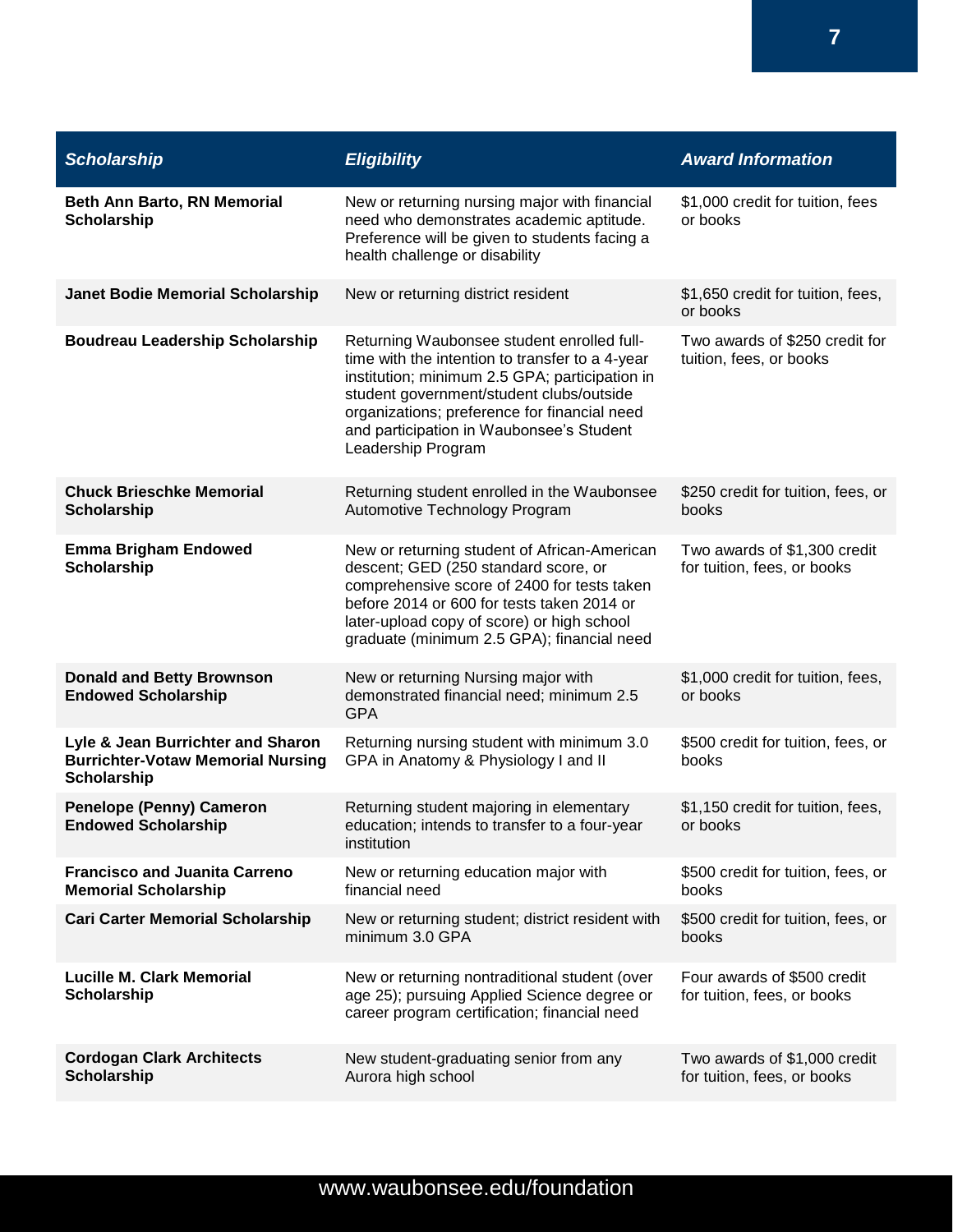| <b>Scholarship</b>                                                                | <b>Eligibility</b>                                                                                                                                                                                                                                                                                                                                                      | <b>Award Information</b>                                    |
|-----------------------------------------------------------------------------------|-------------------------------------------------------------------------------------------------------------------------------------------------------------------------------------------------------------------------------------------------------------------------------------------------------------------------------------------------------------------------|-------------------------------------------------------------|
| <b>Cornerstone Young Women's</b><br><b>Learning Center Endowed</b><br>Scholarship | New or returning student with GPA of 2.0 or<br>higher; single or pregnant mother between<br>the ages of 18-24 (traditional aged<br>student) with child age 0-4. Preference to<br>students within the TRIO program with<br>demonstrated financial need                                                                                                                   | Two awards of \$1,000 credit<br>for tuition, fees, or books |
| <b>Cosmopolitan Club of Aurora</b><br><b>Scholarship</b>                          | New or returning student; Waubonsee district<br>resident; financial need; minimum 3.0 GPA;<br>nursing major                                                                                                                                                                                                                                                             | Two awards of \$500 credit for<br>tuition, fees, or books   |
| Harry L. Crisp Scholarship                                                        | New student-graduating senior residing within<br>the Waubonsee district; minimum 2.5 GPA                                                                                                                                                                                                                                                                                | Ten awards of \$1,000 credit<br>for tuition, fees, or books |
| <b>Career and Technical Education</b><br><b>Scholarship</b>                       | New or returning student enrolled in or<br>intends to enroll in a career or technical<br>education major; enrolled for a minimum of 6<br>credit hours; minimum 2.0 GPA                                                                                                                                                                                                  | Twenty awards of \$1,000 for<br>tuition, fees, or books     |
| <b>Dempsey Family Endowed</b><br><b>Scholarship</b>                               | Returning full-time student; business field<br>major; US citizen; minimum 3.0 GPA;<br>financial need; transferring to 4-year school;<br>preference to graduates of Marmion Academy<br>or Rosary High School and to current<br>employees or family members of current<br>employees of Batavia Enterprises.<br>Community service/extracurricular activities<br>considered | \$1,000 credit for tuition, fees,<br>or books               |
| <b>Gerry &amp; Robyn Dempsey Family</b><br><b>Endowed Veterans Scholarship</b>    | New or returning full-time student; veteran of<br>the United States military; US citizen;<br>minimum 2.0 GPA; financial need; intent to<br>transfer to 4-year school; preference will be<br>given to graduates of Marmion Academy or<br>Rosary High School, and to current<br>employees or family members of current<br>employees of Batavia Enterprises, Inc.          | \$1,000 credit for tuition, fees,<br>or books               |
| <b>Anita Memorial and Richard</b><br>"Shorty" Dickson Scholarship                 | New or returning Kendall County resident                                                                                                                                                                                                                                                                                                                                | Two awards of \$500 credit for<br>tuition, fees, or books   |
| Daniel D. Dolan Family Scholarship                                                | New or returning student majoring in business<br>or education; preference for graduate of East<br>Aurora or Aurora Central Catholic High<br>School                                                                                                                                                                                                                      | \$1,000 credit for tuition, fees,<br>or books               |
| <b>Bobbie Jean Douglas Memorial</b><br><b>Endowed Scholarship</b>                 | Returning single mother; minimum 3.0 GPA                                                                                                                                                                                                                                                                                                                                | Two awards of \$600 credit for<br>tuition, fees, or books   |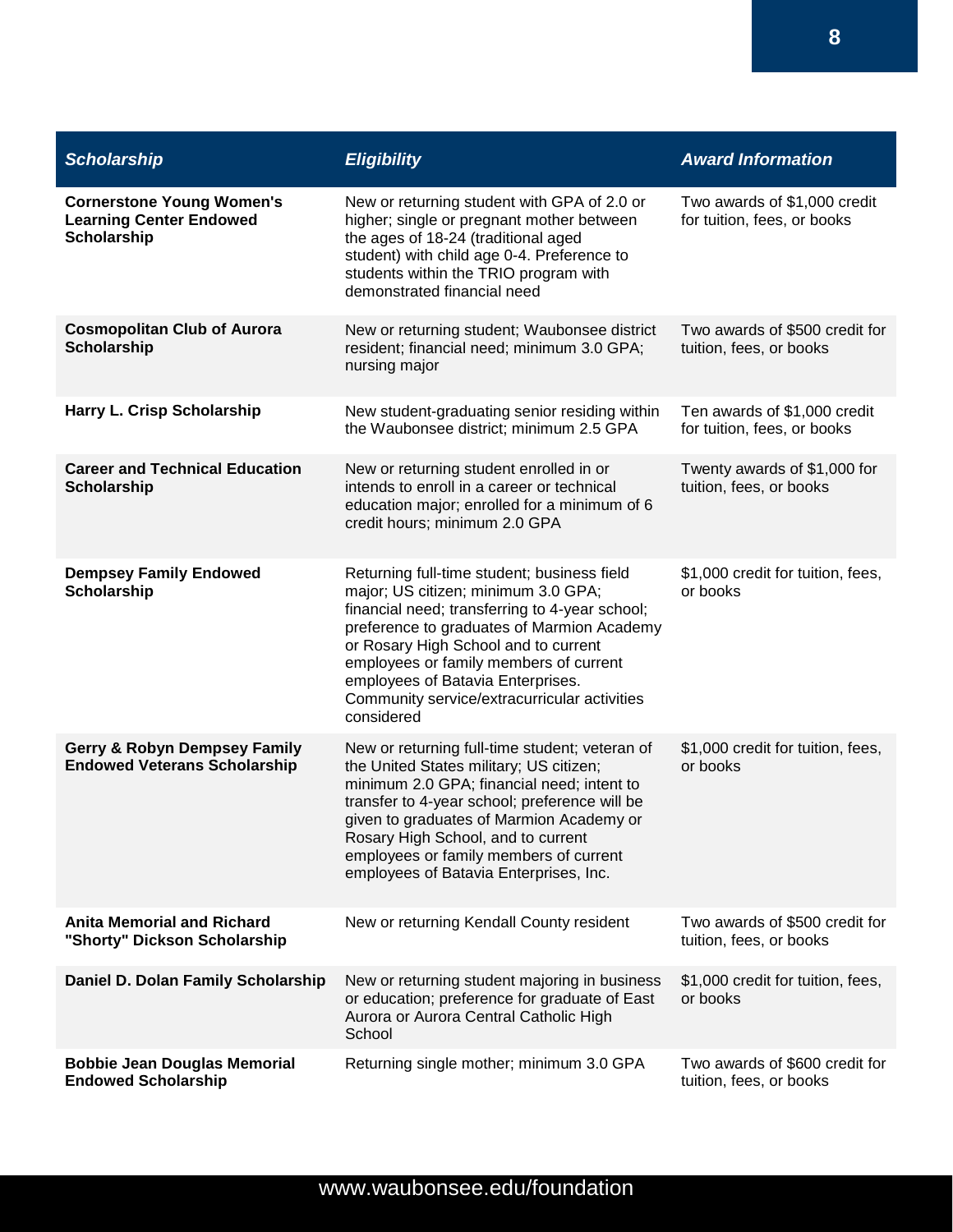| <b>Scholarship</b>                                                             | <b>Eligibility</b>                                                                                                                                                                                   | <b>Award Information</b>                                  |
|--------------------------------------------------------------------------------|------------------------------------------------------------------------------------------------------------------------------------------------------------------------------------------------------|-----------------------------------------------------------|
| <b>Dreyer Community Health Fund</b><br><b>Scholarship</b>                      | Returning human services AAS major with an<br>addictions counseling emphasis; district<br>resident with preference for student intending<br>to remain in community after graduation                  | \$3,000 credit for tuition, fees,<br>or books             |
| <b>Dubajic Family Scholarship</b>                                              | New or returning student; Kendall County<br>resident; minimum 2.5 GPA                                                                                                                                | \$1,000 credit for tuition, fees,<br>or books             |
| <b>Education Matters Endowed</b><br><b>Scholarship</b>                         | New or returning student who is a district<br>resident and shows potential for academic<br><b>SUCCESS</b>                                                                                            | \$1,000 credit for tuition, fees,<br>or books             |
| <b>Martha and Ralph Egeland</b><br><b>Endowed Scholarship</b>                  | New or returning Waubonsee district resident;<br>US citizen                                                                                                                                          | \$600 credit for tuition, fees, or<br>books               |
| El Corazón Scholarship                                                         | Returning Latinx student; financial need;<br>minimum 2.5 GPA; extracurricular activities<br>preferred                                                                                                | \$1,250 credit for tuition, fees,<br>or books             |
| <b>Elburn NAPA Automotive Program</b><br>Scholarship                           | New or returning student enrolled in<br>Waubonsee Automotive Technology<br>Program; high school graduate; minimum 3.0<br>GPA; has completed a high school or<br>vocational school automotive program | Two awards of \$500 credit for<br>tuition, fees, or books |
| John Emma Memorial Scholarship                                                 | Returning Waubonsee Jazz Band member;<br>musical ability; desires musical career;<br>financial need                                                                                                  | \$500 credit for tuition                                  |
| <b>Evar Erickson Memorial Endowed</b><br>Scholarship                           | New student; graduating senior from<br>Kaneland High School; minimum 3.25 GPA                                                                                                                        | \$1,450 credit for tuition, fees,<br>or books             |
| <b>Ivy Erickson Memorial Endowed</b><br><b>Scholarship</b>                     | Returning student who has completed or is<br>taking upper-level mathematics courses;<br>minimum 3.5 GPA                                                                                              | \$1,400 credit for tuition, fees,<br>or books             |
| <b>Mike &amp; Sharon Erickson Fire</b><br><b>Science/Paramedic Scholarship</b> | Returning Waubonsee district resident; must<br>have completed first year of the Fire Science<br>or Paramedic program by May of the<br>application year                                               | Two awards of \$300 credit for<br>tuition, fees, or books |
| <b>Mike &amp; Sharon Erickson Nursing</b><br><b>Scholarship</b>                | Returning Waubonsee district resident; must<br>have completed first year of the Waubonsee<br>Nursing program by May of the application<br>year                                                       | Two awards of \$300 credit for<br>tuition, fees, or books |
| <b>Edward and Frances Fauth</b><br><b>Endowed Scholarship</b>                  | New or returning Engineering or Nursing<br>student planning to transfer to a four-year<br>institution                                                                                                | \$500 credit for tuition, fees, or<br>books               |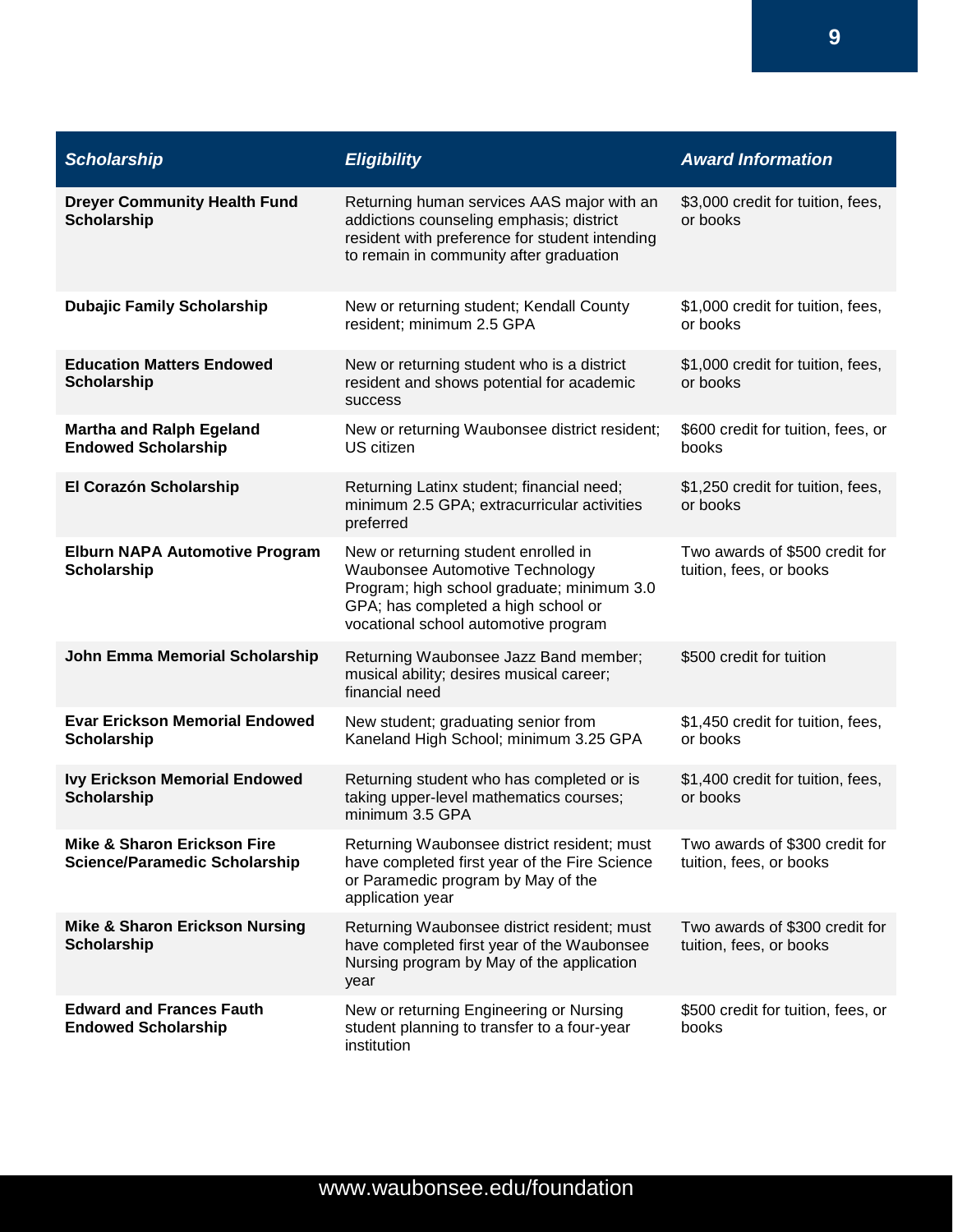| <b>Scholarship</b>                                            | <b>Eligibility</b>                                                                                                                                                                                                                                                                          | <b>Award Information</b>                                    |
|---------------------------------------------------------------|---------------------------------------------------------------------------------------------------------------------------------------------------------------------------------------------------------------------------------------------------------------------------------------------|-------------------------------------------------------------|
| <b>Faville Family Endowed</b><br><b>Scholarship</b>           | New or returning student majoring in Political<br>Science, History, or Mass Communications or<br>who intends to enter into a career in politics or<br>manufacturing; US citizen; minimum 2.0 GPA;<br>preference to students with demonstrated<br>involvement in civic engagement activities | \$1,150 credit for tuition, fees,<br>or books               |
| <b>Richard J. Feltes Family Endowed</b><br><b>Scholarship</b> | New student with financial need                                                                                                                                                                                                                                                             | Two awards of \$1,400 credit<br>for tuition, fees, or books |
| <b>Barbara A. Fetzer Business</b><br><b>Scholarship</b>       | New or returning female student; US citizen;<br>minimum 3.0 GPA; district resident with<br>preference for graduate of Aurora West High<br>School; transferring to 4-year institution;<br>business major with preference for accounting<br>major; financial need                             | \$500 credit for tuition, fees, or<br>books                 |
| <b>First National Bank Endowed</b><br><b>Scholarship</b>      | New or returning full-time student;<br>Waubonsee district resident for 2 years; high<br>school graduate; minimum 2.5 GPA; financial<br>need                                                                                                                                                 | Two awards of \$1,150 credit<br>for tuition, fees, or books |
| <b>Vern Florence Memorial</b><br><b>Scholarship</b>           | Returning student majoring in an electrical<br>technology area; minimum 3.0 GPA                                                                                                                                                                                                             | \$500 credit for tuition, fees, or<br>books                 |
| <b>Forty and Eight Nursing</b><br><b>Scholarship</b>          | Returning student who is a Kane or Kendall<br>County resident; minimum 2.5 GPA; nursing<br>major; preference to veterans or children of<br>veterans (submit copy of DD214)                                                                                                                  | \$250 credit for books                                      |
| <b>Garcia Perez Scholarship</b>                               | New or returning student enrolled full-time;<br>Latinx; graduate of East Aurora High School;<br>interest in law; community service/civic<br>engagement and extracurricular<br>involvement/leadership capabilities<br>considered. 1 female and 1 male recipient                              | Two awards of \$500 credit for<br>tuition, fees, or books   |
| <b>Geneva Lions Club Scholarship</b>                          | New or returning student who is deaf, hard of<br>hearing, has a vision disability or a student<br>with intent to seek a career in a related field                                                                                                                                           | Two awards of \$500 credit for<br>tuition, fees, or books   |
| <b>Gil Law Group Scholarship</b>                              | New or returning Latinx student; two awards<br>to be given to single mothers                                                                                                                                                                                                                | Ten awards of \$500 credit for<br>tuition, fees, or books   |
| <b>Goetz Family Engineering Science</b><br><b>Scholarship</b> | Returning student who has completed first<br>semester in the Associates in Engineering<br>Science program by May of the application<br>year; minimum 2.75 GPA; financial need; US<br>citizen                                                                                                | \$500 credit for tuition, fees, or<br>books                 |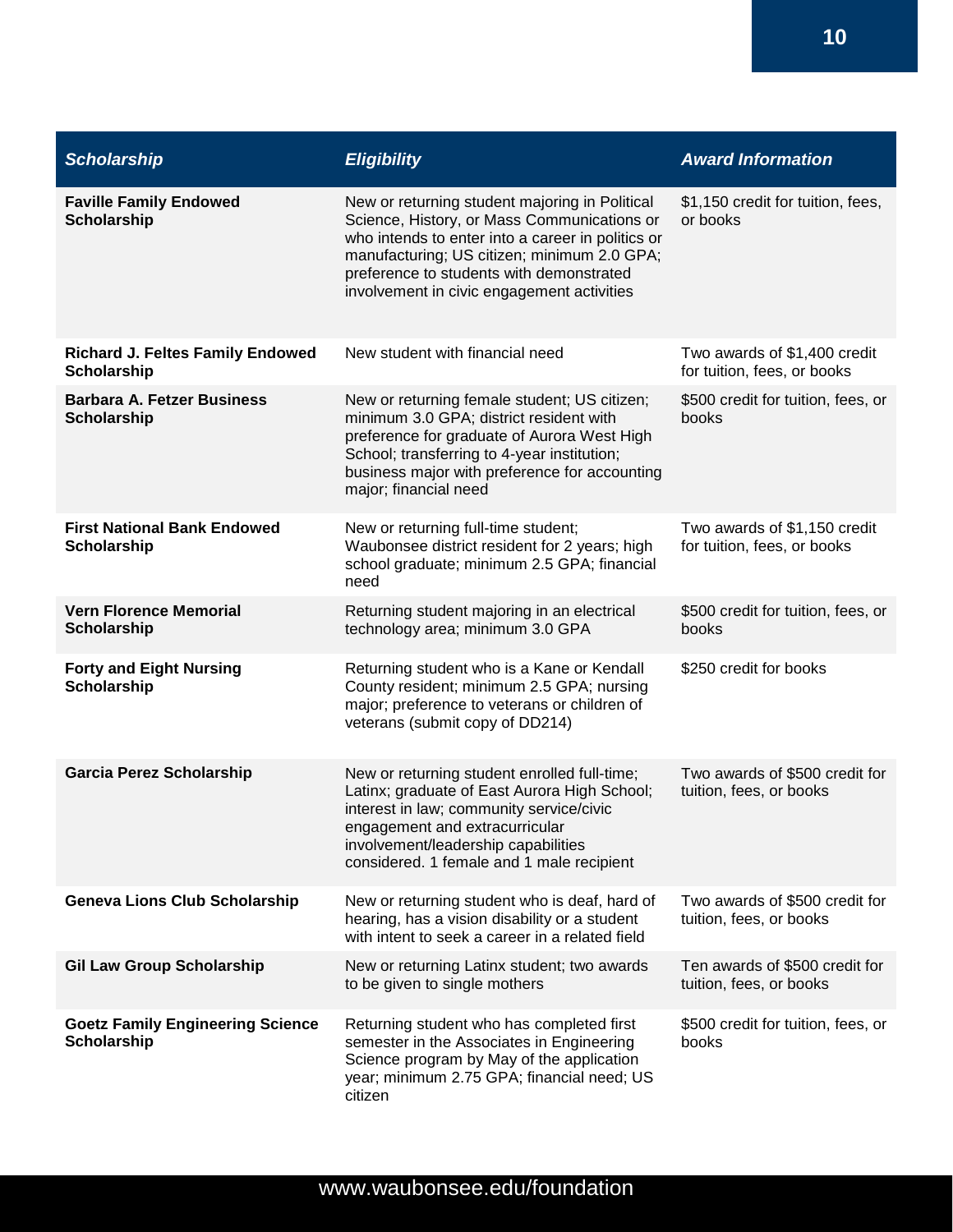| <b>Scholarship</b>                                                                                  | <b>Eligibility</b>                                                                                                                                                                                                                                                                                                                                                             | <b>Award Information</b>                                     |
|-----------------------------------------------------------------------------------------------------|--------------------------------------------------------------------------------------------------------------------------------------------------------------------------------------------------------------------------------------------------------------------------------------------------------------------------------------------------------------------------------|--------------------------------------------------------------|
| <b>Goetz Family Nursing Scholarship</b>                                                             | Returning student who has completed first<br>year of the Waubonsee Nursing Program by<br>May of the application year; financial need;<br>US citizen                                                                                                                                                                                                                            | \$600 credit for tuition, fees, or<br>books                  |
| <b>Greater Montgomery Area</b><br><b>Chamber of Commerce</b><br><b>Scholarship</b>                  | New or returning student who has financial<br>need, is majoring in Business or<br>Entrepreneurship, and resides in the 60538<br>zip code                                                                                                                                                                                                                                       | Two awards of \$1,000 credit<br>for tuition, fees, or books  |
| Muriel and Stanley R. Groh Jr.<br><b>Memorial Scholarship</b>                                       | Returning student                                                                                                                                                                                                                                                                                                                                                              | \$600 credit for tuition, fees, or<br>books                  |
| Mr. Paul H. Haberle, Founder, HFR<br><b>Precision Machining, Inc. Endowed</b><br><b>Scholarship</b> | New or returning student with a minimum 2.5<br>G.P.A.; an Illinois resident enrolled in STEM<br>and/or a manufacturing curriculum who has<br>demonstrated experience with overcoming<br>obstacles. Preference will be given to HFR<br>Precision Machining, Inc. employees                                                                                                      | \$1,000 credit for tuition, fees,<br>or books                |
| <b>Hand-in-Hand Scholarship</b>                                                                     | New or returning student; financial need;<br>minimum 2.5 GPA; community/extracurricular<br>involvement considered                                                                                                                                                                                                                                                              | \$250 credit for tuition, fees, or<br>books                  |
| <b>Jane Whinfrey Harris Scholarship</b>                                                             | New or returning nontraditional student (over<br>age 25) single mother; financial need                                                                                                                                                                                                                                                                                         | \$1,000 credit for tuition, fees,<br>or books                |
| <b>Arlene S. Hawks Fine Arts</b><br><b>Scholarship</b>                                              | New or returning graduate of East Aurora<br>High School, West Aurora High School,<br>Marmion Academy, or Rosary High School;<br>full-time student; fine arts major                                                                                                                                                                                                             | Two awards of \$1,250 credit<br>for tuition, fees, or books  |
| <b>Heartland Bank Community</b><br><b>Enhancement Award Scholarship</b>                             | New or returning student; financial need;<br>resident of one of the following counties:<br>McLean, DeWitt, Peoria, Tazewell, Woodford,<br>Champaign, Ford, DuPage, Marshall, Bureau,<br>LaSalle, Putnam, DeKalb, Grundy, Kane,<br>Kendall, McHenry, Cook or Will; majoring in<br>Business, Finance, Education, Nursing or<br>Technology; demonstrated community<br>involvement | Four awards of \$500 credit<br>for tuition, fees, or books   |
| <b>Henning Endowed Scholarship</b>                                                                  | New or returning Kendall County resident;<br>Plano Molding Co. employee or dependent of<br>employee preferred (must complete and<br>upload Plano Molding Co. HR Form)                                                                                                                                                                                                          | Six awards of \$1,250 credit<br>for tuition, fees, or books  |
| <b>Henrikson Proctor Scholarship</b>                                                                | New or returning student; Waubonsee district<br>resident; Business or Manufacturing major;<br>minimum 3.0 GPA                                                                                                                                                                                                                                                                  | Four awards of \$2,000 credit<br>for tuition, fees, or books |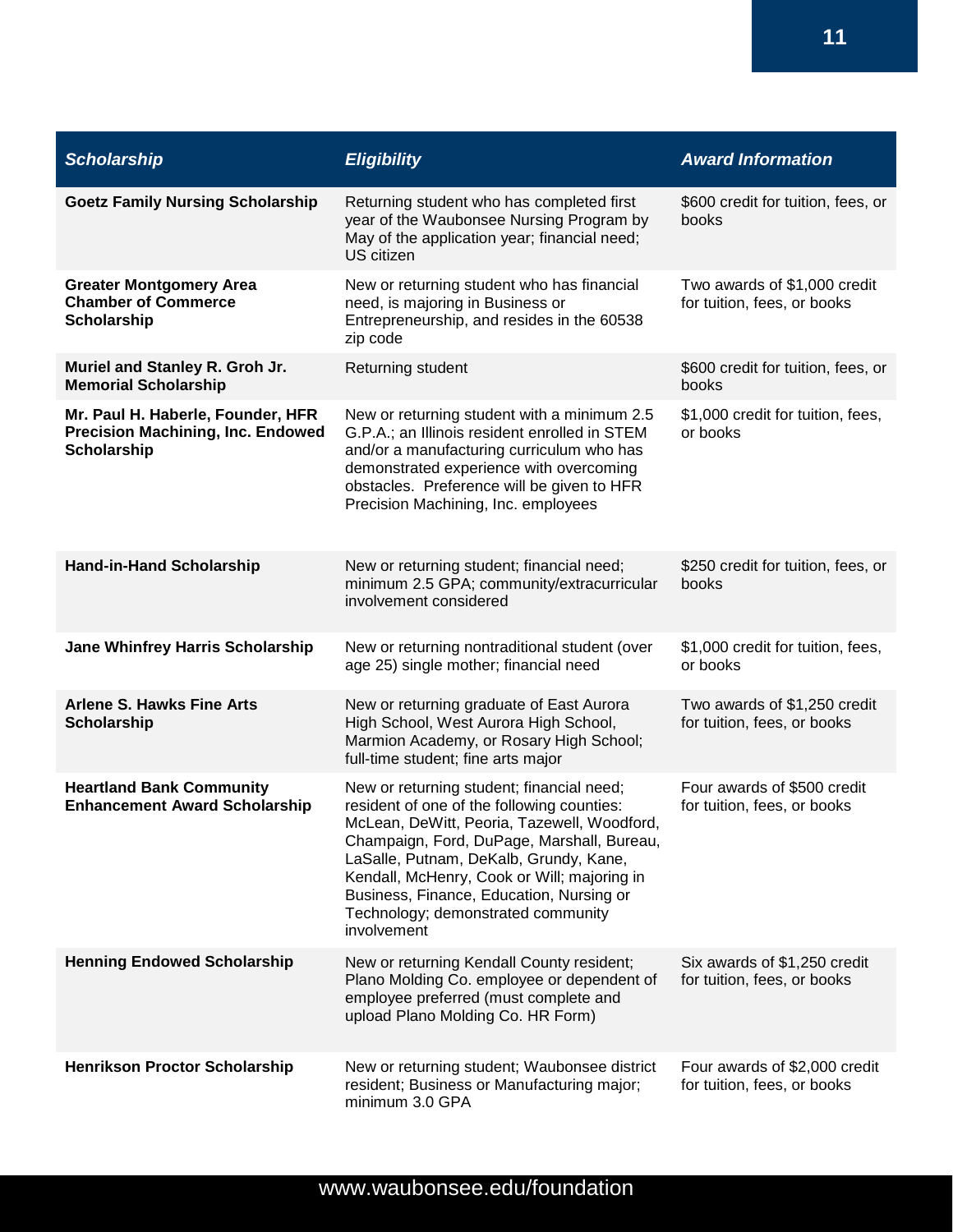| <b>Scholarship</b>                                                    | <b>Eligibility</b>                                                                                                                                                                             | <b>Award Information</b>                                    |
|-----------------------------------------------------------------------|------------------------------------------------------------------------------------------------------------------------------------------------------------------------------------------------|-------------------------------------------------------------|
| <b>Floyd and Ruth Hill Memorial</b><br><b>Scholarship</b>             | New or returning education major with<br>financial need                                                                                                                                        | \$500 credit for tuition, fees, or<br>books                 |
| <b>Human Services Faculty</b><br><b>Scholarship</b>                   | New or returning student enrolled in the<br>human services AAS or certificate program                                                                                                          | \$250 credit for tuition, fees or<br>books                  |
| <b>I-55 Auto Salvage Automotive</b><br><b>Program Scholarship</b>     | New or returning student enrolled in the<br>Waubonsee Automotive Technology or Auto<br>Body program                                                                                            | \$350 credit for tuition, fees, or<br>books                 |
| <b>ICCSF-Health Trust Scholarship</b>                                 | Returning student with minimum 3.5 GPA;<br>nursing, kinesiology or Health Care<br>Interpreting major; financial need                                                                           | Two awards of \$800 credit for<br>tuition, fees, or books   |
| <b>ICCSF-Illinois Healthcare</b><br><b>Scholarship</b>                | Returning student majoring in a health care<br>program that provides direct medical care to<br>individuals; financial need                                                                     | \$800 credit for tuition, fees, or<br>books                 |
| <b>IMA Education Foundation</b><br><b>Endowed Scholarship</b>         | New or returning district resident enrolled in a<br>manufacturing related field of study; minimum<br>2.0 GPA; voluntary community service or<br>extra-curricular activities may be considered  | \$1,000 credit for tuition, fees,<br>or books               |
| Willa "Sweet" Johnson Memorial<br><b>Scholarship</b>                  | New or returning female minority student with<br>financial need                                                                                                                                | \$500 credit for tuition, fees, or<br>books                 |
| <b>Myrtle Belle Jones Scholarship</b>                                 | New or returning student with a minimum 2.5<br><b>GPA</b>                                                                                                                                      | \$600 credit for tuition, fees, or<br>books                 |
| <b>Kane County Cougars "Ozzie's</b><br><b>Scholars" Scholarship</b>   | New or returning student with minimum 3.0<br>GPA; must have participated in Ozzie's<br>Reading Program through a participating<br>school in the Kane County Cougars Ozzie's<br>Reading Program | \$1,000 credit for tuition, fees,<br>or books               |
| Kazanova McDonald's Scholarship                                       | New or returning Waubonsee district resident;<br>preference for a current Kazanova<br>Management McDonald's employee                                                                           | \$1,000 credit for tuition, fees,<br>or books               |
| <b>Edward A. Kelley Memorial</b><br><b>Scholarship</b>                | Returning district resident; minimum 3.0 GPA;<br>Criminal Justice major                                                                                                                        | Two awards of \$700 credit for<br>tuition                   |
| <b>Angelo &amp; Marjorie Kleronomos</b><br><b>Family Scholarship</b>  | New or returning Kendall County resident                                                                                                                                                       | Two awards of \$1,000 credit<br>for tuition, fees, or books |
| <b>Constantine and Jamie</b><br><b>Kleronomos Endowed Scholarship</b> | New or returning Kendall County resident;<br>full-time student; minimum 2.5 GPA; financial<br>need                                                                                             | Two awards of \$1,275 credit<br>for tuition, fees, or books |
| Cynthia L. Kleronomos Endowed<br><b>Scholarship</b>                   | New or returning Kendall County resident;<br>minimum 2.5 GPA                                                                                                                                   | Two awards of \$1,000 credit<br>for tuition, fees, or books |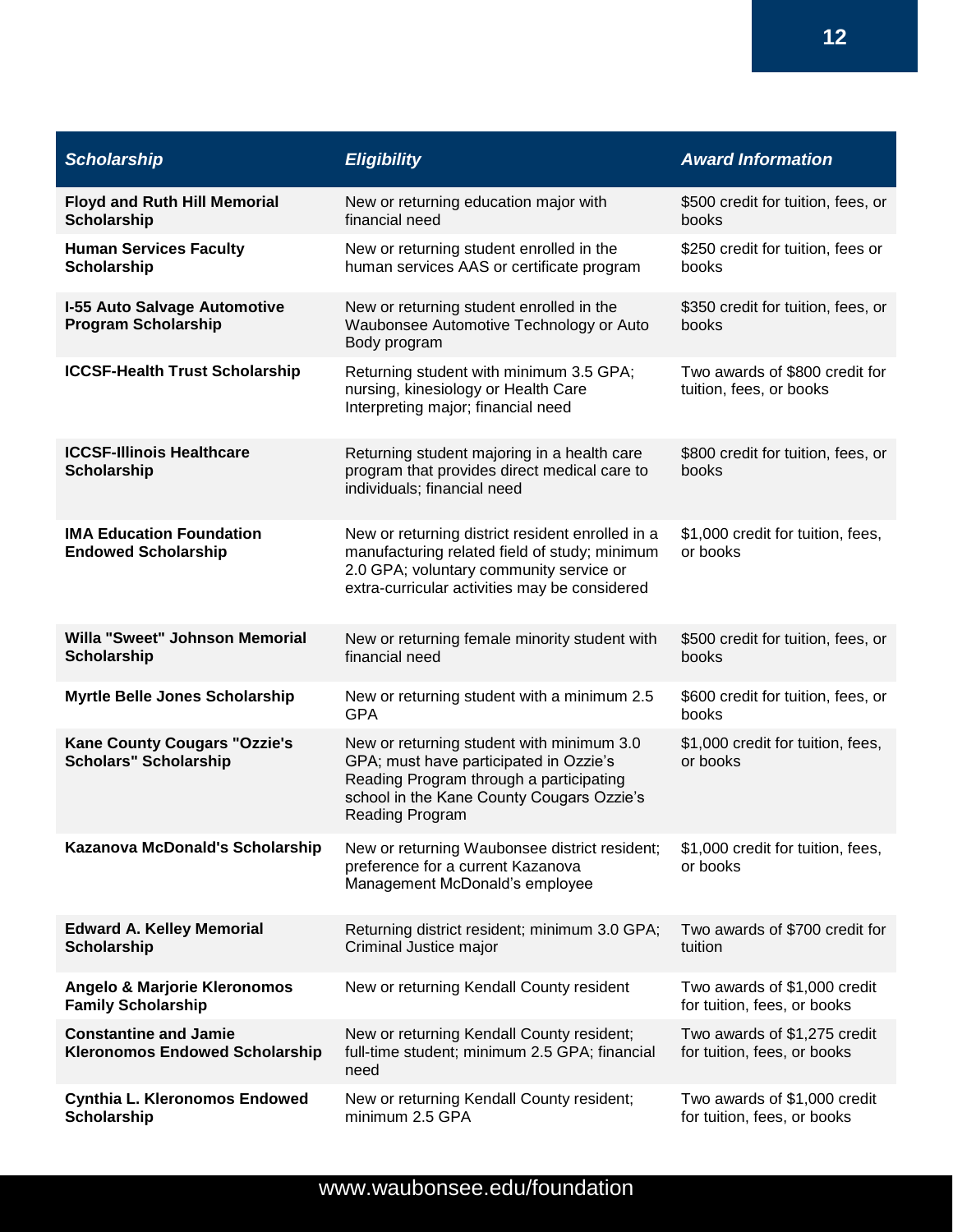| <b>Scholarship</b>                                                                        | <b>Eligibility</b>                                                                                                                                                                                                   | <b>Award Information</b>                                     |
|-------------------------------------------------------------------------------------------|----------------------------------------------------------------------------------------------------------------------------------------------------------------------------------------------------------------------|--------------------------------------------------------------|
| <b>Rex C. Knapp Memorial Award</b>                                                        | Returning Waubonsee student athlete;<br>minimum 2.5 GPA; intent to graduate from<br>Waubonsee and transfer to a four-year<br>institution                                                                             | \$500 refundable credit<br>award*                            |
| <b>Jami Knowles Memorial</b><br><b>Scholarship</b>                                        | New or returning student; minimum 2.0 GPA;<br>journalism or communications major; may<br>also major in English, graphic arts or<br>photography                                                                       | \$575 credit for tuition, fees, or<br>books                  |
| <b>Land Development and</b><br><b>Construction Industry Endowed</b><br><b>Scholarship</b> | New or returning Waubonsee district resident;<br>financial need; minimum 2.5 GPA                                                                                                                                     | Four awards of \$1,125 credit<br>for tuition, fees, or books |
| Lawyers' Scholarship                                                                      | Returning district resident; major in political<br>science and/or intent to become a lawyer                                                                                                                          | \$500 credit for tuition, fees, or<br>books                  |
| John M. Leatherbury Memorial<br><b>Scholarship</b>                                        | New, nontraditional (over age 25) student;<br>district resident; high school graduate                                                                                                                                | \$1,000 credit for tuition, fees,<br>or books                |
| <b>Marion M. and Les Lester Endowed</b><br><b>Scholarship</b>                             | Returning nursing major; preference for<br>veterans or children of veterans (must submit<br>copy of DD214)                                                                                                           | Five awards of \$1,150 credit<br>for tuition, fees, or books |
| <b>Lifelong Learning Institute</b><br><b>Scholarship</b>                                  | Returning Waubonsee district resident;<br>minimum 3.0 GPA; full-time; financial need;<br>completed a minimum 12 credit hours at<br>Waubonsee                                                                         | Three awards of \$800 credit<br>for tuition, fees, or books  |
| <b>Lifelong Learning Institute</b><br><b>Founders Scholarship</b>                         | Returning Waubonsee district resident;<br>minimum 3.25 GPA; full-time; financial need;<br>completed a minimum 15 credit hours at<br>Waubonsee                                                                        | \$1,200 credit for tuition, fees,<br>or books                |
| <b>Literacy Achievement Endowed</b><br><b>Scholarship</b>                                 | New or returning district resident participating<br>in the Adult Literacy Program; or an ESL level<br>10 or higher student; or a student who is in<br>the process of, or has completed their GED in<br>the past year | Two awards of \$500 credit for<br>tuition, fees, or books    |
| <b>Florence Lorenz Trust Scholarship</b>                                                  | New or returning student with minimum 3.0<br>GPA; financial need                                                                                                                                                     | \$500 credit for tuition, fees, or<br>books                  |
| <b>W. William Luxion Memorial</b><br><b>Endowed Scholarship</b>                           | Graduate of East Aurora High School;<br>majoring in business, construction<br>management, engineering or real estate;<br>preference is to be given to students with<br>financial need                                | \$1,000 credit for tuition, fees,<br>or books                |
| Dr. Bill and Mary Marzano<br><b>Endowed Scholarship</b>                                   | New or returning education major with<br>preference for students interested in pursuing<br>a career in post-secondary education                                                                                      | Two awards of \$1,000 credit<br>for tuition, fees, or books  |
| <b>Ernest McFall Memorial</b><br><b>Scholarship</b>                                       | Returning social science student with<br>minimum 3.5 GPA                                                                                                                                                             | \$500 refundable credit<br>award*                            |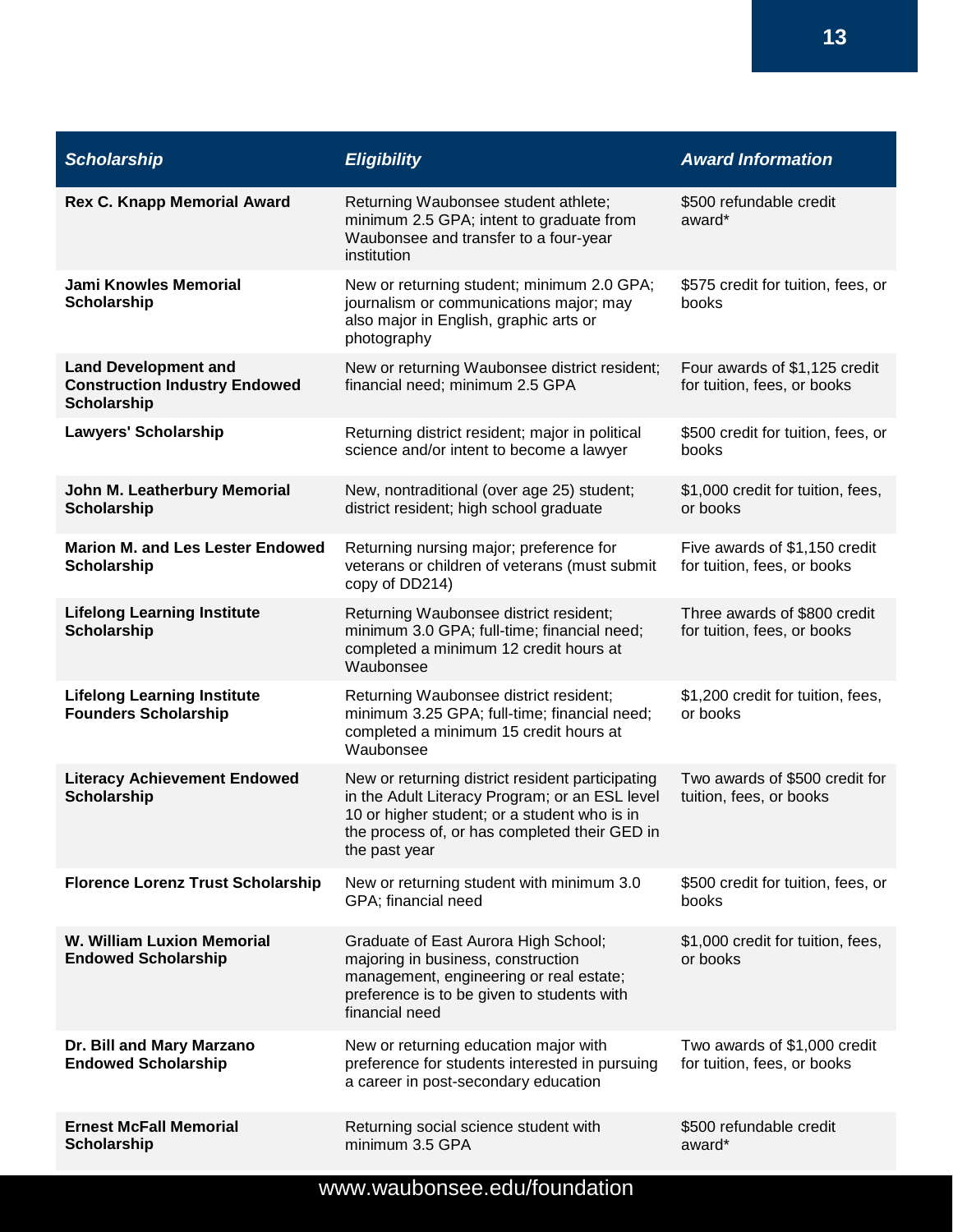| <b>Scholarship</b>                                                                   | <b>Eligibility</b>                                                                                                                                                                                                  | <b>Award Information</b>                                     |
|--------------------------------------------------------------------------------------|---------------------------------------------------------------------------------------------------------------------------------------------------------------------------------------------------------------------|--------------------------------------------------------------|
| <b>James E. Meier Memorial Awards</b>                                                | Returning Waubonsee student athlete from<br>the Route 34 corridor (Plano area);<br>preference for a student in the basketball<br>program                                                                            | Two awards of \$500<br>refundable credit award*              |
| <b>Midas of Naperville Scholarship</b>                                               | Returning student enrolled in the Automotive<br>Technology program; full-time; minimum 3.0<br>GPA; preference will be given to students<br>who demonstrate aptitude in diagnostics.                                 | \$500 credit for tuition, fees or<br>books                   |
| <b>Moms and More Oswego Area</b><br>Scholarship                                      | New or returning student; female with<br>dependent child(ren); minimum 2.5 GPA;<br>Waubonsee Community College district<br>resident                                                                                 | \$1,000 credit for tuition, fees,<br>or books                |
| <b>Gibby Monokoski Memorial</b><br><b>Endowed Music Scholarship</b>                  | New or returning student with preference for<br>returning; pursuing an Associate degree in<br>music with preference for interest in the<br>instrumental area; minimum 2.5 GPA;<br>financial need will be considered | Two awards of \$1,500 credit<br>for tuition, fees, or books  |
| <b>Mary Frances Mulcrone Endowed</b><br><b>Scholarship in Interpreter Training</b>   | Returning student who will have completed all<br>required sign language courses and will be<br>enrolled in the Interpreter Training Program<br>(ITP) in the upcoming fall semester                                  | Two awards of \$550 credit for<br>tuition, fees, or books    |
| John M. Murphy and Daniel V.<br><b>Murphy Memorial Endowed</b><br><b>Scholarship</b> | New or returning student with financial need.<br>Consideration will be given for participation in<br>Waubonsee athletics or other extracurricular<br>programs                                                       | \$1,100 credit for tuition, fees,<br>or books                |
| <b>Mary Jean Murphy Memorial</b><br>Scholarship                                      | New student-graduating senior from a<br>Waubonsee district high school; female;<br>minimum 3.25 GPA; financial need; interest in<br>a career in science                                                             | Two awards of \$500 credit for<br>tuition, fees, or books    |
| <b>North Aurora Lions Club</b><br><b>Scholarship</b>                                 | New or returning North Aurora resident                                                                                                                                                                              | Four awards of \$500 credit<br>for tuition, fees, or books   |
| Robert & Helen Nanzer Memorial<br><b>Endowed Scholarship</b>                         | New or returning student with financial need                                                                                                                                                                        | \$1,000 credit for tuition, fees,<br>or books                |
| Dona O'Keefe Tucholski Endowed<br><b>Scholarship</b>                                 | New or returning student who is deaf, hard of<br>hearing or has a physical disability; financial<br>need                                                                                                            | Five awards of \$1,000 credit<br>for tuition, fees, or books |
| <b>Old Second Bank Endowed</b><br>Scholarship                                        | New or returning full-time student;<br>Waubonsee district resident for two years;<br>high school graduate; minimum 2.5 GPA;<br>financial need                                                                       | Two awards of \$1,175 credit<br>for tuition, fees, or books  |
| <b>Anna M. Oleson Memorial</b><br><b>Endowed Scholarship</b>                         | New or returning district resident; minimum<br>2.5 GPA                                                                                                                                                              | Two awards of \$650 credit for<br>tuition, fees, or books    |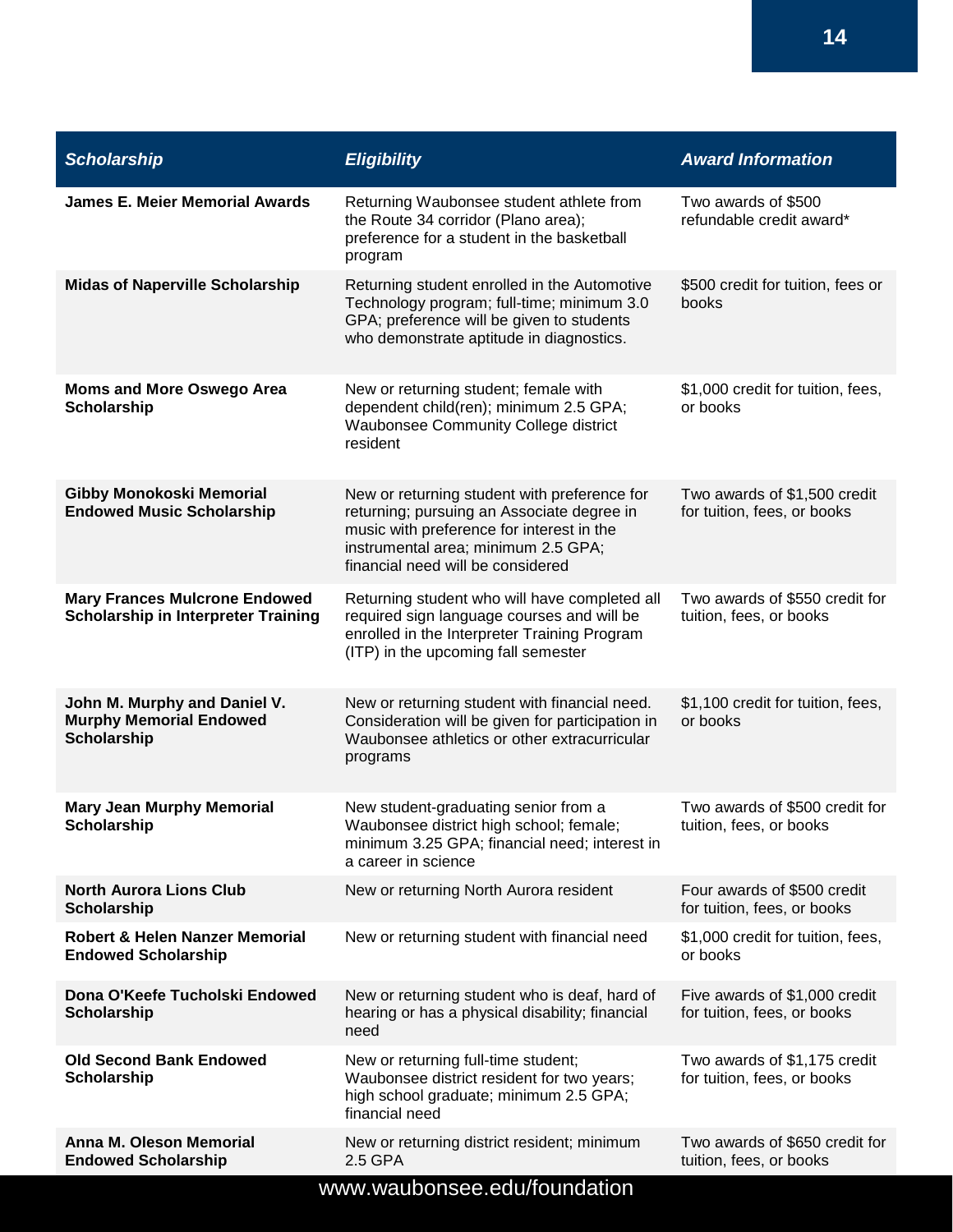| <b>Scholarship</b>                                                 | <b>Eligibility</b>                                                                                                                                                                                                            | <b>Award Information</b>                                    |
|--------------------------------------------------------------------|-------------------------------------------------------------------------------------------------------------------------------------------------------------------------------------------------------------------------------|-------------------------------------------------------------|
| <b>Optimist Scholarship</b>                                        | New or returning student pursuing an AAS,<br>AS, or AA degree; graduate of Oswego High<br>School or Oswego East High School; has<br>completed a minimum of 150 community<br>service hours; minimum 2.5 GPA; financial<br>need | Two awards of \$250 credit for<br>tuition, fees, or books   |
| <b>Oswego Chamber of Commerce</b><br><b>Scholarship</b>            | Oswego resident (zip code 60543) majoring in<br>a business or entrepreneurship field                                                                                                                                          | \$1,000 credit for tuition, fees,<br>or books               |
| <b>Oswego Junior Woman's Club</b><br><b>Scholarship</b>            | New or returning nontraditional (over age 25)<br>female student who wishes to change her<br>career path or simply earn a degree to enter<br>the workforce.                                                                    | \$1,000 credit for tuition, fees<br>or books                |
| <b>Norm Paul Memorial Scholarship</b>                              | New or returning Associates in Applied<br>Science occupational degree major; minimum<br>2.75 GPA                                                                                                                              | \$500 credit for tuition, fees, or<br>books                 |
| <b>Performing Arts Scholarship</b>                                 | Returning performing arts major with<br>demonstrated performing ability; minimum 2.5<br><b>GPA</b>                                                                                                                            | Three awards of \$1,000<br>credit for tuition               |
| <b>Pulver Family Scholarship</b>                                   | New or returning GED graduate enrolled in a<br>certificate or associate degree program; must<br>submit copy of final GED score                                                                                                | \$500 credit for tuition, fees, or<br>books                 |
| <b>Quad County Urban League</b><br><b>Scholarship</b>              | New or returning African-American student;<br>minimum 2.0 GPA                                                                                                                                                                 | Three awards of \$500 credit<br>for tuition, fees, or books |
| <b>Real Estate Brokers, Developers</b><br>and Realtors Scholarship | New or returning district resident; minimum<br>2.5 GPA; financial need                                                                                                                                                        | \$500 credit for tuition, fees, or<br>books                 |
| <b>Rich Family Endowed Scholarship</b>                             | New or returning Waubonsee district resident;<br>financial need; minimum 3.0 GPA                                                                                                                                              | \$1,450 credit for tuition, fees,<br>or books               |
| Katharine S. Richards Memorial<br><b>Scholarship</b>               | New or returning student; single mother                                                                                                                                                                                       | \$1,000 credit for tuition, fees,<br>or books               |
| <b>Rotary Club of Naperville</b><br><b>Downtown Scholarship</b>    | New or returning student with community<br>involvement; financial need; US citizen;<br>minimum 2.0 GPA; preference to<br>nontraditional (over age 25) single parent                                                           | \$1,500 credit for tuition, fees,<br>or books               |
| <b>Rotary Club of Oswego</b><br>Scholarship                        | New or returning student who is a graduate of<br>Oswego High School or Oswego East High<br>School                                                                                                                             | \$1,500 credit for tuition                                  |
| <b>Rush-Copley President's</b><br><b>Scholarship</b>               | Returning allied health major (non-nursing);<br>financial need; minimum 2.5 GPA; Rush-<br>Copley service area resident; Rush-Copley<br>employee preferred                                                                     | Two awards of \$1,000 credit<br>for tuition, fees, or books |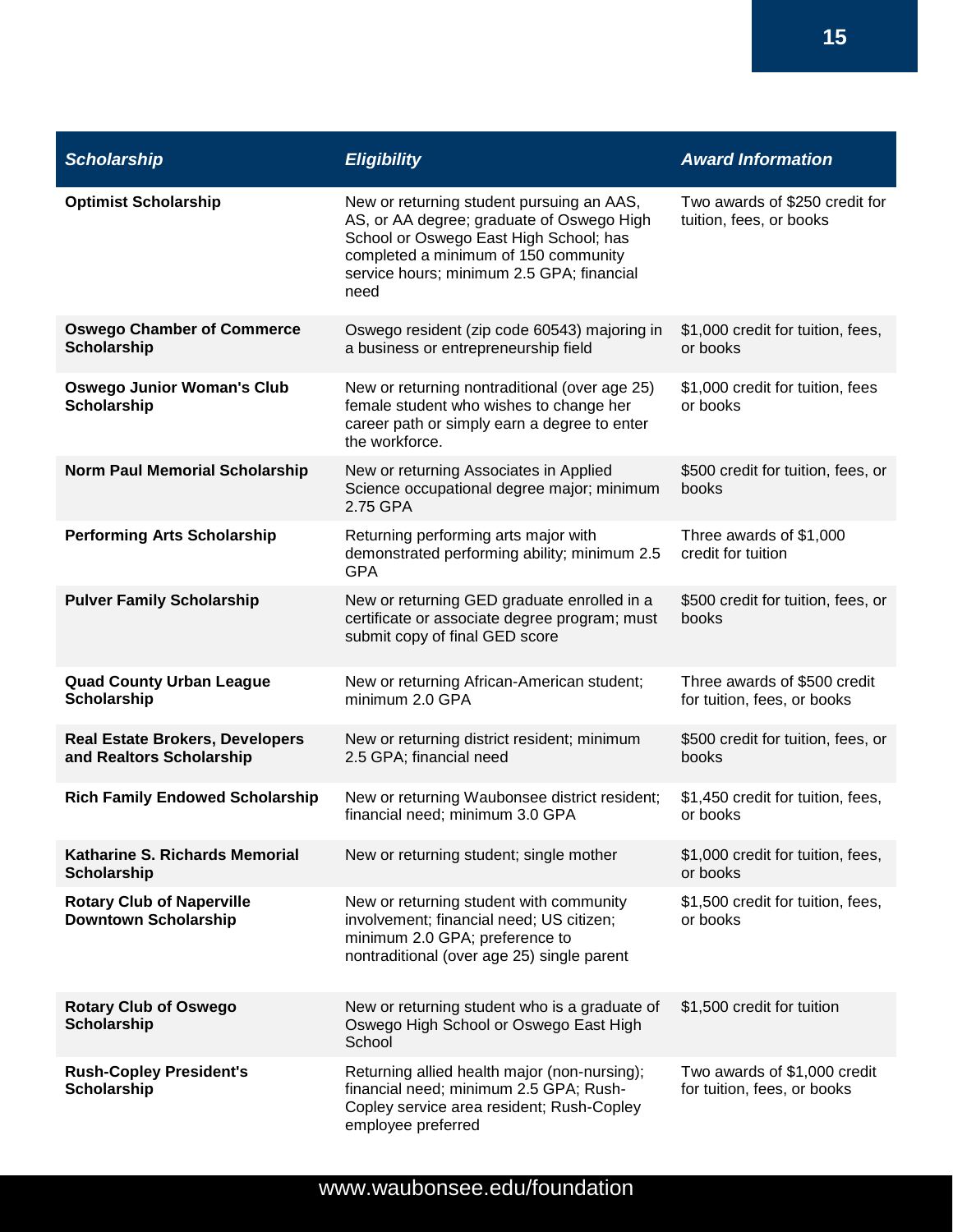| <b>Scholarship</b>                                                            | <b>Eligibility</b>                                                                                                                                                                                                                                                                                                                  | <b>Award Information</b>                                     |
|-------------------------------------------------------------------------------|-------------------------------------------------------------------------------------------------------------------------------------------------------------------------------------------------------------------------------------------------------------------------------------------------------------------------------------|--------------------------------------------------------------|
| <b>Jason Saccone Memorial</b><br><b>Scholarship</b>                           | New or returning student enrolled in a<br>business major; minimum 3.0 GPA                                                                                                                                                                                                                                                           | \$1,000 credit for tuition, fees,<br>or books                |
| Dr. Gina Santori Nursing<br><b>Scholarship</b>                                | Returning student who has completed first<br>year of Waubonsee Nursing Program by May<br>of application year; minimum 2.75 GPA; US<br>citizen; financial need; resident of DuPage,<br>Kane or Kendall County; preference for single<br>mother                                                                                       | Two awards of \$1,250 credit<br>for tuition, fees, or books  |
| <b>Larry Scranton Memorial Endowed</b><br><b>Scholarship</b>                  | New or returning student who is employed by<br>Waubonsee; financial need will be considered                                                                                                                                                                                                                                         | \$500 credit for tuition, fees, or<br>books                  |
| <b>Shodeen Family Foundation</b><br><b>Scholarship</b>                        | New or returning student; minimum 2.5 GPA;<br>financial need; community involvement;<br>dedicated to continuing education; 2 male and<br>2 female recipients                                                                                                                                                                        | Four awards of \$1,000 credit<br>for tuition, fees, or books |
| <b>Jennifer Shook Student Athlete</b><br><b>Scholarship</b>                   | New or returning female student athlete with<br>preference for returning - new students must<br>be registered Waubonsee athletes; minimum<br>3.0 GPA; preference for athlete from<br>Sandwich, IL                                                                                                                                   | \$700 credit for tuition, fees, or<br>books                  |
| <b>John Austin Sizer Fine Arts</b><br><b>Endowed Scholarship</b>              | Returning fine arts major; Waubonsee district<br>resident; minimum of 15 semester hours<br>completed at Waubonsee; minimum 3.0 GPA                                                                                                                                                                                                  | \$1,150 credit for tuition, fees,<br>or books                |
| <b>Robert M. Sohol Endowed</b><br><b>Scholarship</b>                          | Returning science or technology major<br>enrolled in a transfer degree program;<br>minimum 3.0 GPA                                                                                                                                                                                                                                  | Three awards of \$925 credit<br>for tuition, fees, or books  |
| <b>Ashley R. Souba Memorial</b><br>Scholarship                                | Returning student registered with the<br><b>Waubonsee Access Center for Disability</b><br>Resources                                                                                                                                                                                                                                 | \$500 credit for tuition, fees, or<br>books                  |
| <b>Speedway Auto Parts Automotive</b><br><b>Recycling Program Scholarship</b> | New or returning student enrolled in the<br>Waubonsee Automotive Recycling Program                                                                                                                                                                                                                                                  | \$350 credit for tuition, fees, or<br>books                  |
| <b>Justin "The Tank" Speer</b><br><b>Scholarship</b>                          | New or returning student who is a graduate of<br>Oswego High School or Oswego East High<br>School having successfully completed<br>automotive classes at either; enrolled in<br>Waubonsee's Automotive Technology<br>program; employed full- or part-time; U.S.<br>citizen with a 2.5 or higher GPA; not based on<br>financial need | \$500 credit for tuition, fees, or<br>books                  |
| <b>Steiner-Kerman Educational</b><br><b>Foundation Scholarship</b>            | New or returning student with financial need                                                                                                                                                                                                                                                                                        | Two awards of \$750 credit for<br>tuition, fees, or books    |
| Karen J. and David S. Stewart<br><b>Scholarship</b>                           | New or returning female with dependent<br>children; intention to enroll in a career or<br>transfer degree program                                                                                                                                                                                                                   | \$500 credit for tuition, fees, or<br>books                  |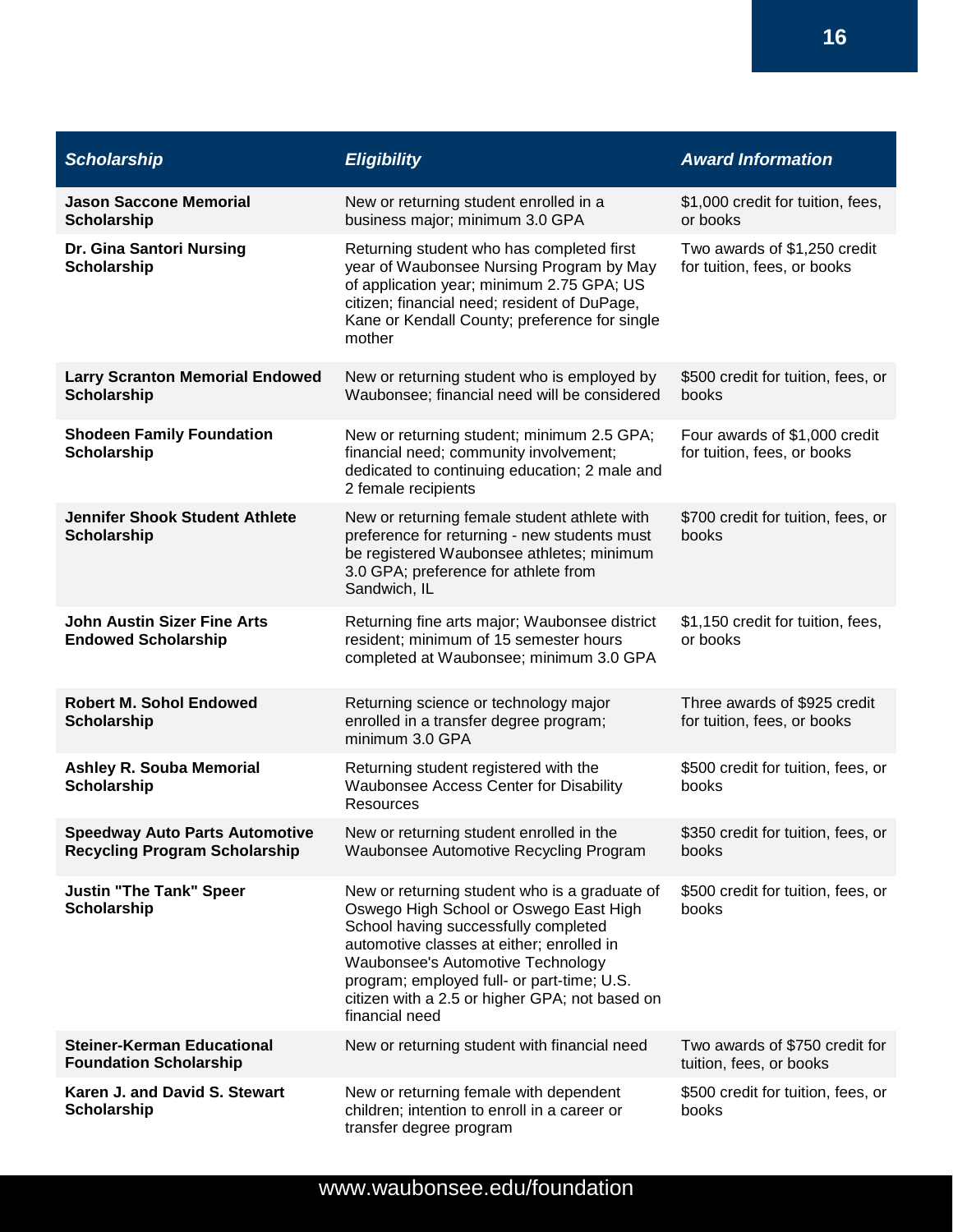| <b>Scholarship</b>                                                      | <b>Eligibility</b>                                                                                                                                                                                                            | <b>Award Information</b>                                         |
|-------------------------------------------------------------------------|-------------------------------------------------------------------------------------------------------------------------------------------------------------------------------------------------------------------------------|------------------------------------------------------------------|
| <b>Wayne and Corrine Stone</b><br><b>Endowed Career Scholarship</b>     | New or returning male majoring in accounting,<br>business, human services or a technical field;<br>financial need; minimum 2.5 GPA                                                                                            | \$1,000 credit for tuition, fees,<br>or books                    |
| <b>Study Abroad Scholarship</b>                                         | Returning student who is studying abroad via<br>Waubonsee's partnership with the Illinois<br>Consortium of International Studies and<br>Programs                                                                              | \$500 refundable credit<br>award*                                |
| John J. Swalec Jr. President's<br><b>Achievement Awards</b>             | Returning student; awards based on<br>overcoming obstacles while moving toward<br>achieving educational goals. Two categories:<br>traditional (age 25 and under) and<br>nontraditional (over age 25)                          | Multiple refundable credit<br>awards ranging up to \$2,000*      |
| John J. Swalec Sr. Memorial<br><b>Endowed Scholarship</b>               | New student; Waubonsee GED graduate with<br>a minimum standard score of 250, or<br>comprehensive score of 2500 for tests taken<br>prior to 2014 or 600 for tests taken 2014 or<br>later - must submit copy of final GED score | Three awards of \$1,000<br>credit for tuition, fees, or<br>books |
| <b>Mary Ann Thompson Memorial</b><br><b>Science Scholarship</b>         | Returning student with a minimum 3.5 GPA in<br>biology                                                                                                                                                                        | \$475 credit for tuition, fees, or<br>books                      |
| <b>Three Brothers Scholarship</b>                                       | Returning student intending to transfer to a<br>four-year institution; minimum 3.0 GPA                                                                                                                                        | \$1,000 credit for tuition, fees,<br>or books                    |
| David & Velda Tremain Endowed<br><b>Engineering Scholarship</b>         | New or returning student majoring in<br>Engineering Science with the intent to transfer<br>to a four year institution; minimum 3.0 GPA                                                                                        | \$1,000 credit for tuition, fees,<br>or books                    |
| <b>Douglas Arthur Vest Scholarship</b>                                  | New or returning English or Communications<br>major                                                                                                                                                                           | \$750 credit for tuition, fees, or<br>books                      |
| <b>VIA Manufacturing &amp; Technology</b><br><b>Endowed Scholarship</b> | New or returning student enrolled in a<br>manufacturing program                                                                                                                                                               | \$1,000 credit for tuition, fees,<br>or books                    |
| Dale R. and Marie E. Von Ohlen<br><b>Memorial Endowed Scholarship</b>   | Returning student with minimum 3.5 GPA;<br>one male and one female recipient                                                                                                                                                  | Two awards of \$500 credit for<br>tuition, fees, or books        |
| <b>Vanessa Skeens Ward Memorial</b><br><b>Scholarship</b>               | Returning student who has been accepted<br>into the Waubonsee's Registered Nursing<br>program; financial need                                                                                                                 | \$1,000 credit for tuition, fees,<br>or books                    |
| <b>Waubonsee Community College</b><br><b>Lions Club Scholarship</b>     | New or returning student who is deaf, hard of<br>hearing, has a vision disability or a student<br>with intent to seek a career in a related field;<br>community service/extracurricular activities<br>considered              | \$250 credit for tuition, fees, or<br>books                      |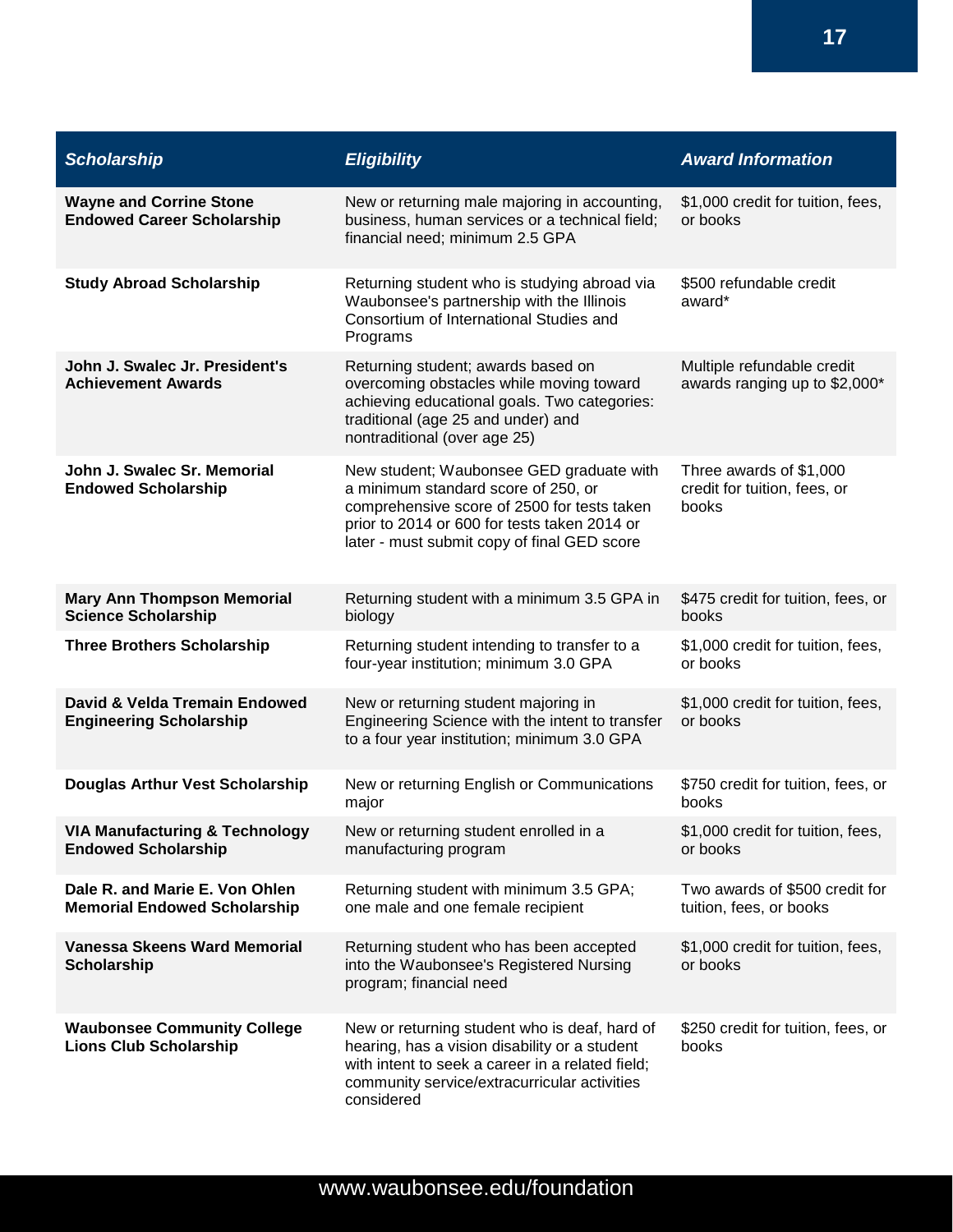| <b>Scholarship</b>                                                                                      | <b>Eligibility</b>                                                                                                                                                                                                                  | <b>Award Information</b>                                     |
|---------------------------------------------------------------------------------------------------------|-------------------------------------------------------------------------------------------------------------------------------------------------------------------------------------------------------------------------------------|--------------------------------------------------------------|
| <b>Waubonsee Student Nurse</b><br><b>Association Scholarship</b>                                        | New or returning student who is a current<br>member of the Waubonsee Student Nurse<br>Association                                                                                                                                   | \$500 credit for tuition, fees, or<br>books                  |
| <b>WCC Automotive Technology</b><br><b>Scholarship</b>                                                  | Returning automotive technology major; intent<br>to transfer to a four-year institution                                                                                                                                             | Two awards of \$500 credit for<br>tuition, fees, or books    |
| <b>WCC Employee General</b><br><b>Scholarship</b>                                                       | Returning student with a minimum 3.5 GPA                                                                                                                                                                                            | Ten awards of \$1,000 credit<br>for tuition, fees, or books  |
| <b>WCC Employee Minority Student</b><br><b>Scholarship</b>                                              | Returning student with a minimum 3.5 GPA;<br>minority student                                                                                                                                                                       | \$900 credit for tuition, fees, or<br>books                  |
| <b>WCC Employee Single Parent</b><br><b>Scholarship</b>                                                 | Returning student with a minimum 3.5 GPA;<br>single parent student                                                                                                                                                                  | Two awards of \$1,000 credit<br>for tuition, fees, or books  |
| <b>WCC Faculty Council Awards</b><br><b>Endowed Academic Scholarship</b>                                | New or returning student; financial need;<br>minimum 3.25 GPA                                                                                                                                                                       | \$2,500 credit for tuition, fees,<br>or books                |
| <b>WCC Faculty Council Awards</b><br><b>Endowed Scholarship for Early</b><br><b>Childhood Education</b> | New or returning student majoring in Early<br>Childhood Education; preference for<br>members of National Association for the<br>Education of Young Children (NAEYC)                                                                 | \$550 credit for tuition, fees, or<br>books                  |
| <b>WCC Faculty Council Awards</b><br><b>Endowed Scholarship</b>                                         | New or returning students; 4 awards require<br>financial need and minimum 3.0 GPA; 1<br>award requires financial need, minimum 3.0<br>GPA, and a member or child of a member of<br>a union - must submit copy of membership<br>card | Five awards of \$1,000 credit<br>for tuition, fees, or books |
| <b>WCC Faculty Council Student</b><br><b>Needs Awards Endowed</b><br><b>Scholarship</b>                 | New or returning student; financial need with<br>preference to students who are not eligible to<br>apply for other financial assistance                                                                                             | Ten awards of \$500 credit for<br>tuition, fees, or books    |
| <b>WCC Foundation Founders</b><br><b>Scholarship</b>                                                    | New or returning district resident; financial<br>need; minimum 2.5 GPA                                                                                                                                                              | Ten awards of \$1,000 credit<br>for tuition, fees, or books  |
| <b>Weblinx, Inc. Scholarship</b>                                                                        | New or returning computer science, web<br>design, or graphic design major; minimum 3.0<br>GPA; financial need                                                                                                                       | \$500 credit for tuition, fees, or<br>books                  |
| Dr. William J. and Jane G. Weigel<br><b>Memorial Scholarship</b>                                        | Returning student with 45 credit hours<br>completed; financial need (no parental<br>support)                                                                                                                                        | \$500 credit for tuition, fees, or<br>books                  |
| <b>Weldstar Annual Scholarship</b>                                                                      | New or returning student who is planning to<br>pursue a career in the welding industry;<br>welding or business major                                                                                                                | \$2,500 credit for tuition, fees,<br>or books                |